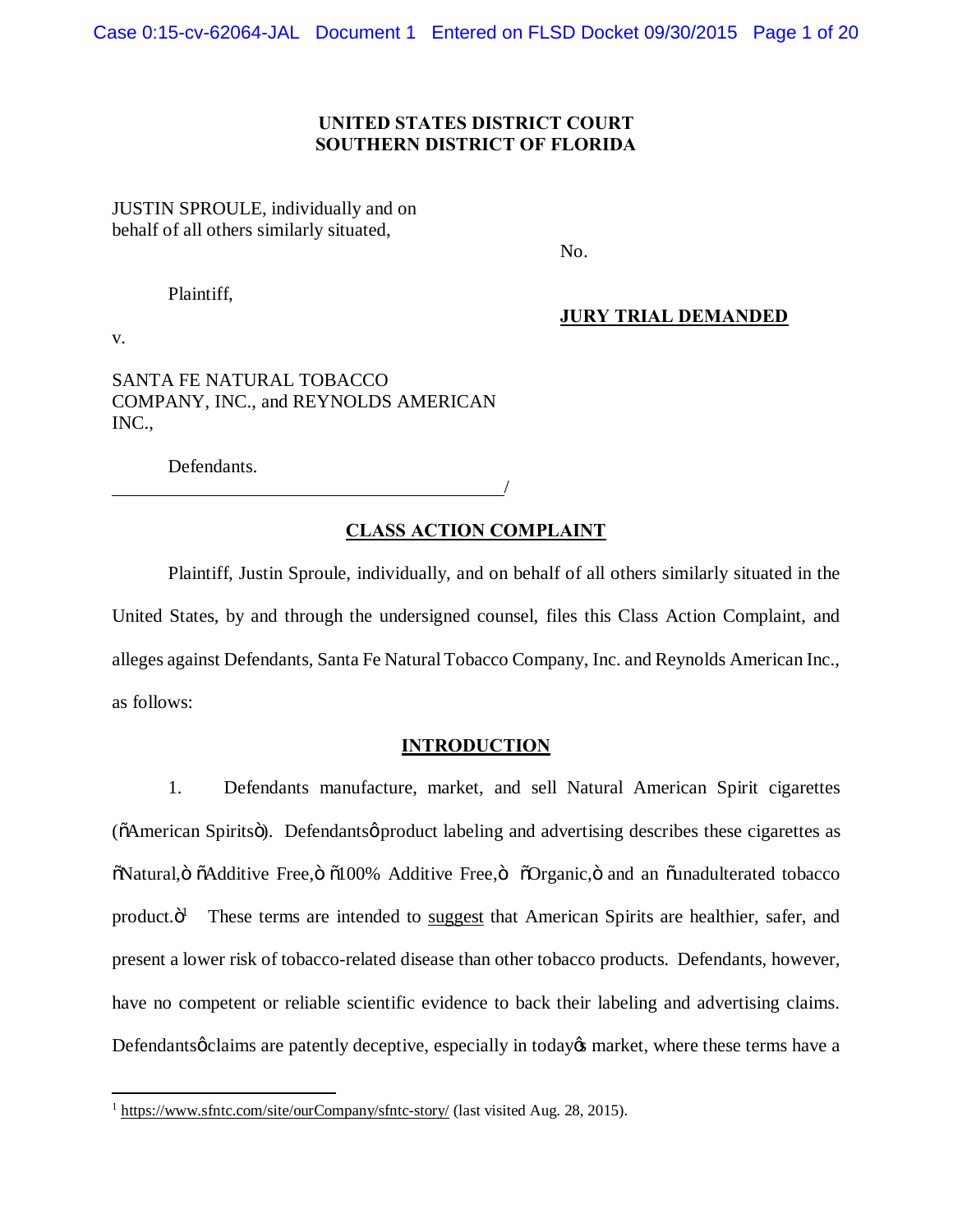potent meaning for the health-and environmentally-conscious consumer. Moreover, as the FDA recently determined, American Spirits are in fact  $\pm$  adulterated. $\phi$  Using these deceptive terms, Defendants are able to successfully price American Spirits higher than other competitive cigarette brands.

2. Plaintiff and the Class smoke American Spirits because they have been deceived by Defendantsø claims, labels and advertising into regarding them as safer than other cigarettes. Individually and on behalf of all those similarly situated, Plaintiff seeks redress for Defendantsø fraudulent and deceptive trade practices.

#### **PARTIES, JURISDICTION AND VENUE**

3. Plaintiff, Justin Sproule, is an individual residing in the Southern District of Florida, and is a citizen of the State of Florida. Plaintiff purchased Natural American Spirit cigarettes during the Class Period. Plaintiff incurred losses and damages as a result of the activities alleged herein. Plaintiff has suffered injury-in-fact for which Plaintiff is entitled to seek monetary damages.

4. Defendant Santa Fe Natural Tobacco Company, Inc. ( $\delta$ SFNTC $\delta$ ) is a New Mexico corporation. Its principal place of business is One Plaza La Prensa, Santa Fe, New Mexico 87507. SFNTC manufactures, promotes and sells Natural American Spirit cigarettes. Santa Fe, a subsidiary of Reynolds American Inc., has been and still is engaged in the business of manufacturing, promoting and selling American Spirits throughout the United States.

5. Defendant Reynolds American Inc. is a North Carolina corporation. Its principal place of business is 401 North Main Street, Winston-Salem, North Carolina 27101. Reynolds American is severally, jointly, and vicariously liable for the actions of SFNTC.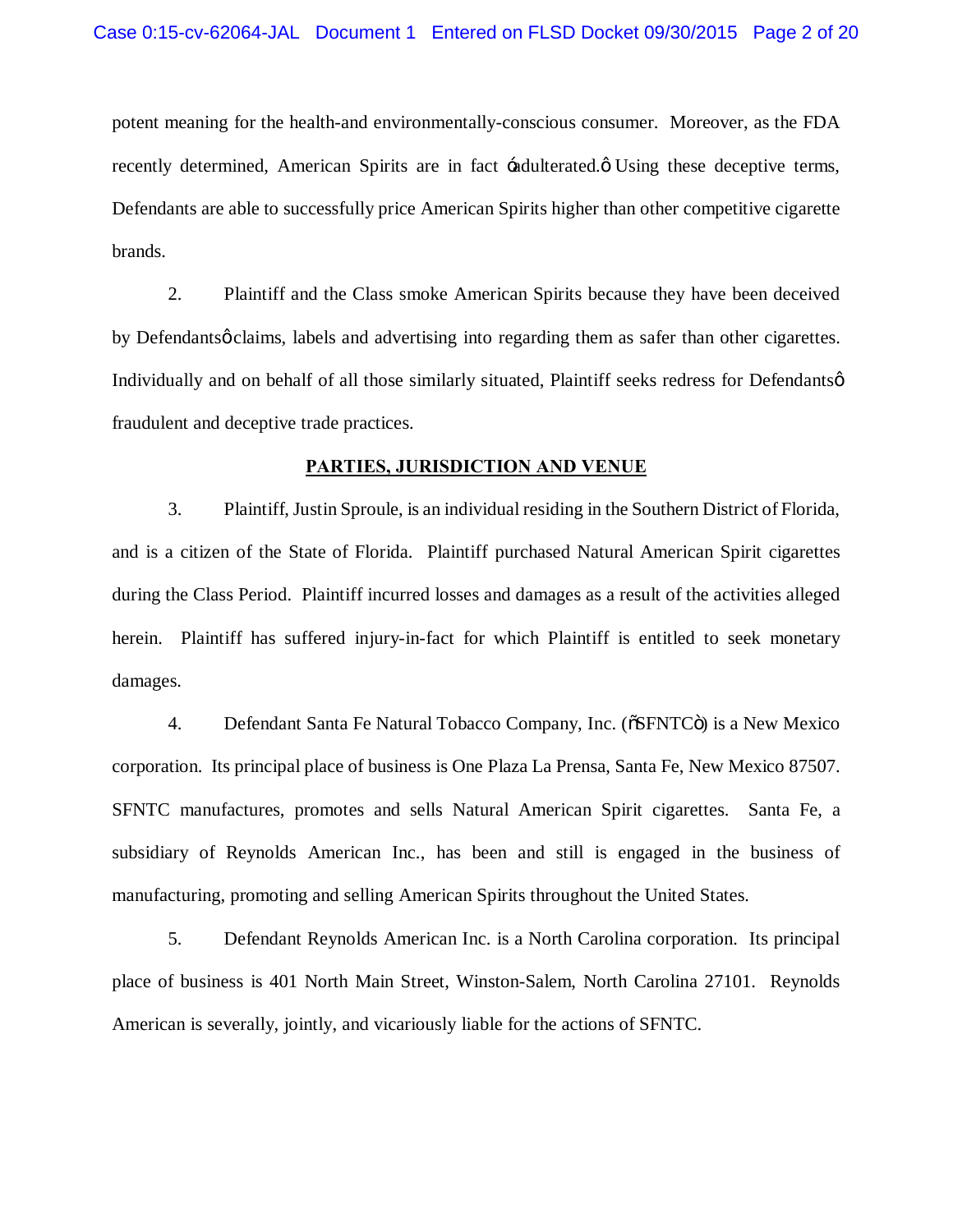6. The Court has subject matter jurisdiction pursuant to the Class Action Fairness Act, 28 U.S.C. § 1332(d), because a member of the Plaintiff Class is a citizen of Florida, Defendants are citizens of New Mexico and North Carolina, there are currently 100 or more class members, and the aggregate amount in controversy will exceed \$5,000,000.

7. The Court has personal jurisdiction over all Defendants because they are authorized to do business and in fact do business in the Southern District of Florida and have sufficient minimum contacts with this District, and each Defendant otherwise intentionally avails itself of the markets in this State through the promotion, marketing and sale of American Spirits to render the exercise of jurisdiction by this Court permissible under Florida law and the U.S. Constitution.

8. Venue is proper in the Southern District of Florida pursuant to 28 U.S.C. § 1391(b)(2) and (3) because a substantial part of the events or omissions giving rise to the claims at issue in this Complaint arose in this District, a substantial part of the property that is the subject of this action is situation in this District, and Defendants are subject to the Courtos personal jurisdiction with respect to this action.

#### **FACTUAL ALLEGATIONS**

#### **A. The Natural American Spirit Cigarette**

9. According to Reynolds American, SFNTC manufactures the offastest growing super-premium cigarette brand $[\cdot]$  $\ddot{\sigma}$ <sup>2</sup> Natural American Spirit., also called American Spirits.

10. SFNTC, created in 1982, holds itself out as a  $\delta$  natural tobacco company.

11. SFNTC $\alpha$  first product was loose tobacco, which were called  $\delta$ The Original American Spiritö cigarette. $3$ 

 $\overline{\phantom{a}}$ 

 $^2$  http://www.sec.gov/Archives/edgar/data/1275283/000119312513050521/d449654d10k.htm (last visited Aug. 30, 2015).

<sup>3</sup> https://www.sfntc.com/site/ourCompany/sfntc-story/ (last visited Aug. 30, 2015).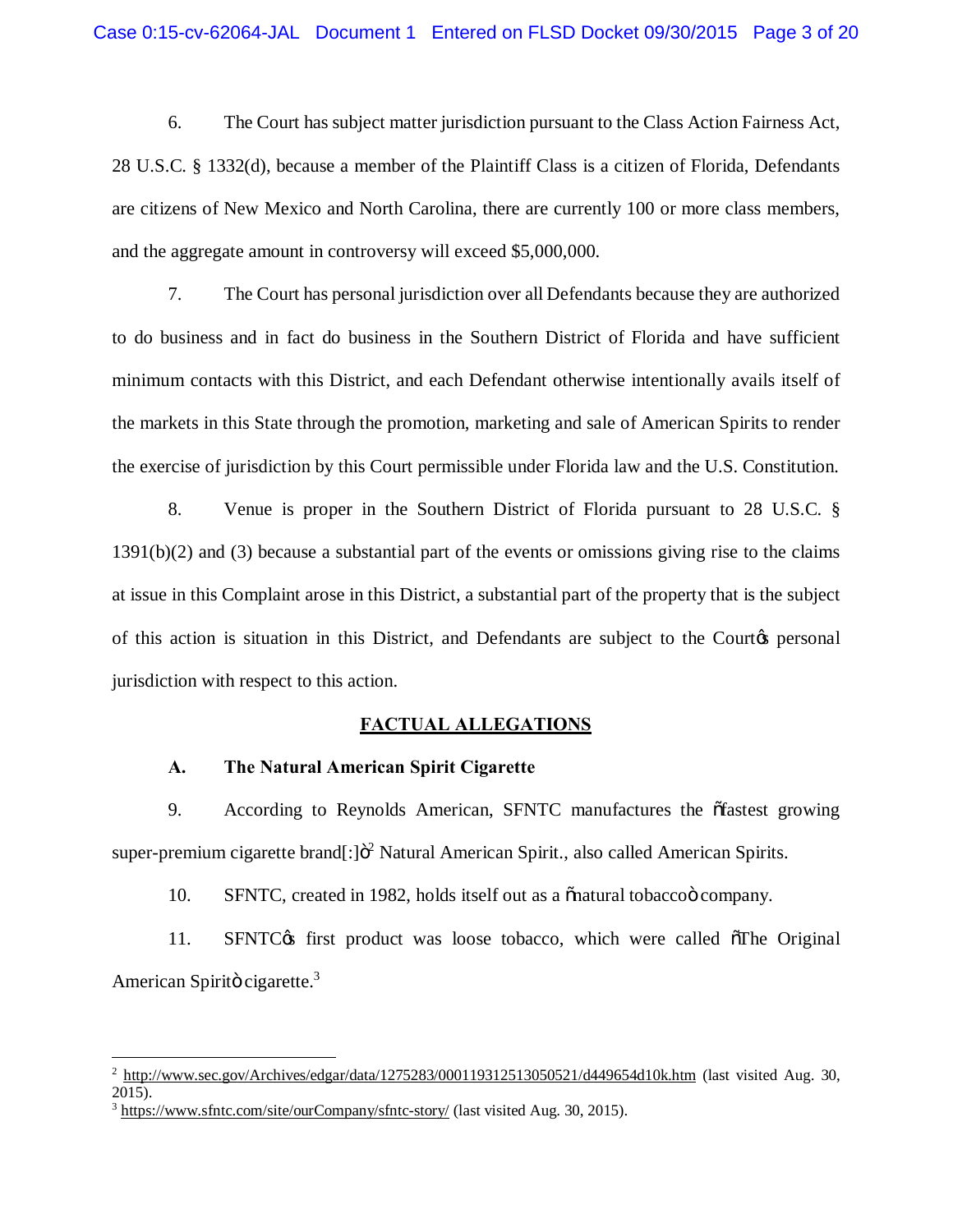12. When describing the company creation, a founding member remarked,  $\delta$ The initial proposal was to produce a natural tobacco product, an unadulterated tobacco product. $\ddot{\rm o}^4$ 

13. SFNTC advertises and labels its cigarettes as  $\delta$ 100% natural. $\ddot{\text{o}}$ 

14. SFNTC boasts that "on other cigarette company has positioned itself as  $100\%$ natural.ö

15. SFNTC also represents that its cigarettes are  $\delta$ Natural, $\delta$   $\delta$ Additive Free, $\delta$  and  $\tilde{O}$ rganic. $\ddot{\mathrm{o}}$ 

16. SFNTC $\&$  product development and marketing scheme targets smokers inclined to buy natural, organic products in the belief that such products are healthier or more environmentally responsible SFNTC exploits these consumer attitudes in various ways. One SFNTC advertisement, for example, reads:

> We make our cigarettes with 100 percent additive-free tobacco, including styles with 100 percent U.S. grown tobacco, and with certified organic tobacco. Our blenders create the highest quality tobacco blends and only use two ingredients: whole leaf tobacco and water.<sup>5</sup>

As another example, SFNTC sent a direct mailing advertisement depicting a rain drop over a

tobacco leaf, that read:

 $\overline{0}TOBACCO + WATER THAT  $\overline{B}$  ALL[,] For over 30 years we$ created premium, whole leaf, 100% additive-free natural tobacco products using only what the earth has given us. $\ddot{\text{o}}$ 

SFNTC also includes in its advertisements alleged smoker testimonials such as:  $\delta$ I only purchase

organic products at the grocery store and obviously I would only smoke a cigarette made with

organic tobacco.ö

 $\overline{\phantom{a}}$ 

<sup>4</sup> https://www.sfntc.com/site/ourCompany/sfntc-story/ (last visited Aug. 30, 2015).

<sup>&</sup>lt;sup>5</sup> https://www.sfntc.com/site/ourProduct/overview/ (last visited Aug. 30, 2015).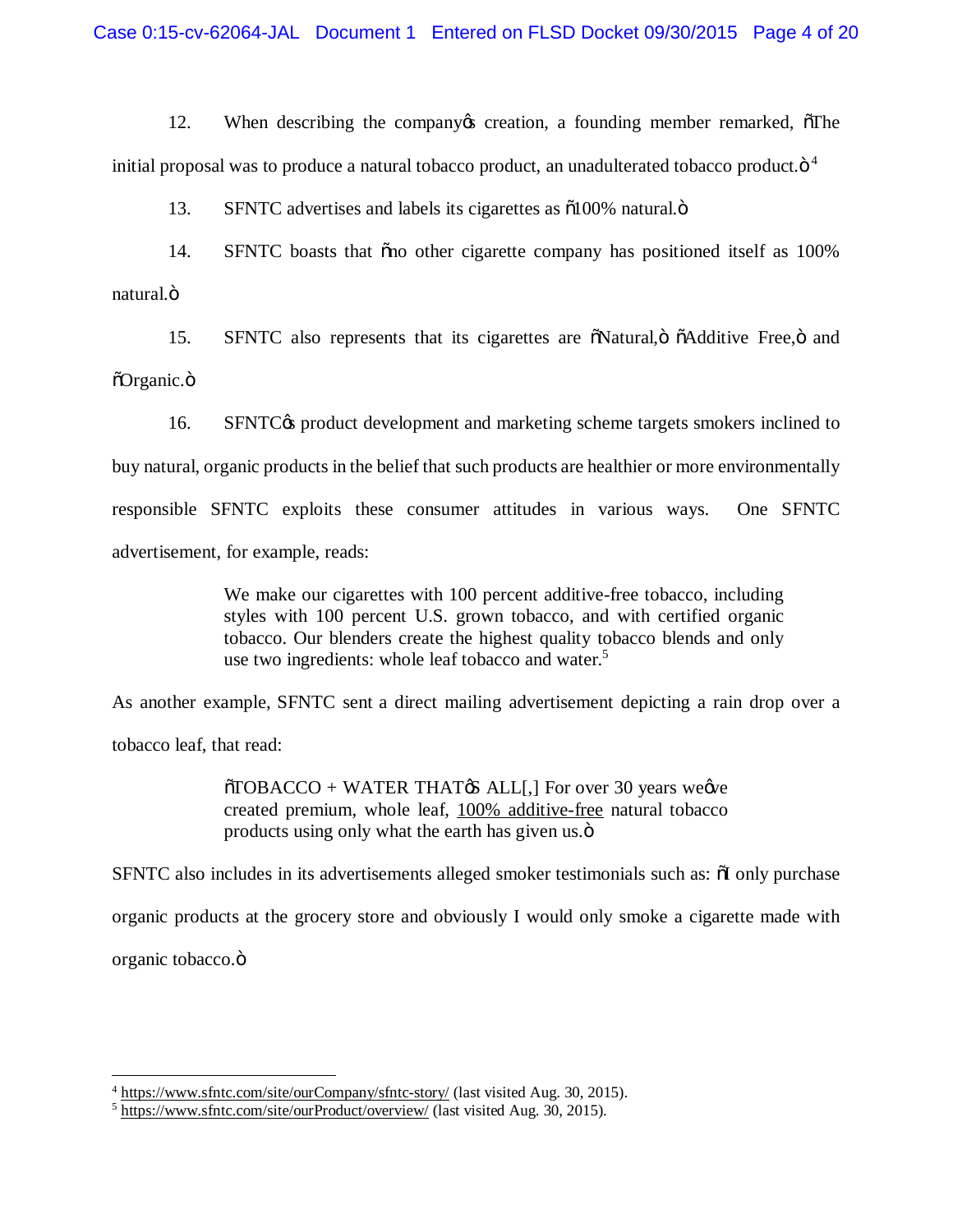17. As a result of this deceptive marketing campaign, Natural American Spirit sales increased by 86 percent from 2009 to 2014, as compared to an overall 17 percent decline in cigarette sales in the United States over the same time period.

18. American Spirits have become one of the top 10 best-selling cigarette brands even though it is priced higher than most other competitive brands.

#### **B. SFNTC's False and Deceptive Advertising**

19. The marketing for American Spirits is the most deceptive of any major U.S. cigarette brand currently on the market.6

20. American Spirits consumers, like Plaintiff, expect that the cigarette is healthier than other cigarettes. These consumers associate Defendants *o* advertising terms such as  $\tilde{\text{on}}$  atural, $\ddot{\text{o}}$ õorganic, ö and õadditive free ö with reduced risk.

21. Tobacco company studies confirm these consumer associations. For example, when asked the implication of a natural cigarette compared to one with additives, focus group members thought that the absence of artificial additives assured a lower health hazard and longevity. In a 1983 study, participants described chemicals as undesirable or  $\delta$  mot good for you. $\delta$ A 1996 study viewed natural as purer. A 1998 study found that natural meant less harmful.

22. SFNTC deceptively exploits its insistent marketing message of a safer cigarette in other ways. It sells its cigarettes in health food stores; and it accompanies its cigarettes with literature from  $\tilde{o}$ America $\alpha$  leading natural foods teachero who claims that the cigarettes are medicinal and that Native Americans smoke such additive free cigarettes without developing cancer.

 $\overline{a}$ 

<sup>6</sup> "FDA Warning about Deceptive Marketing of Natural American Spirit Cigarettes, Other Brands Is Critically Important to Protect Consumersö available at: http://www.prnewswire.com/news-releases/fda-warning-aboutdeceptive-marketing-of-natural-american-spirit-cigarettes-other-brands-is-critically-important-to-protect-consumers-300134309.html (last visited Aug. 30, 2015).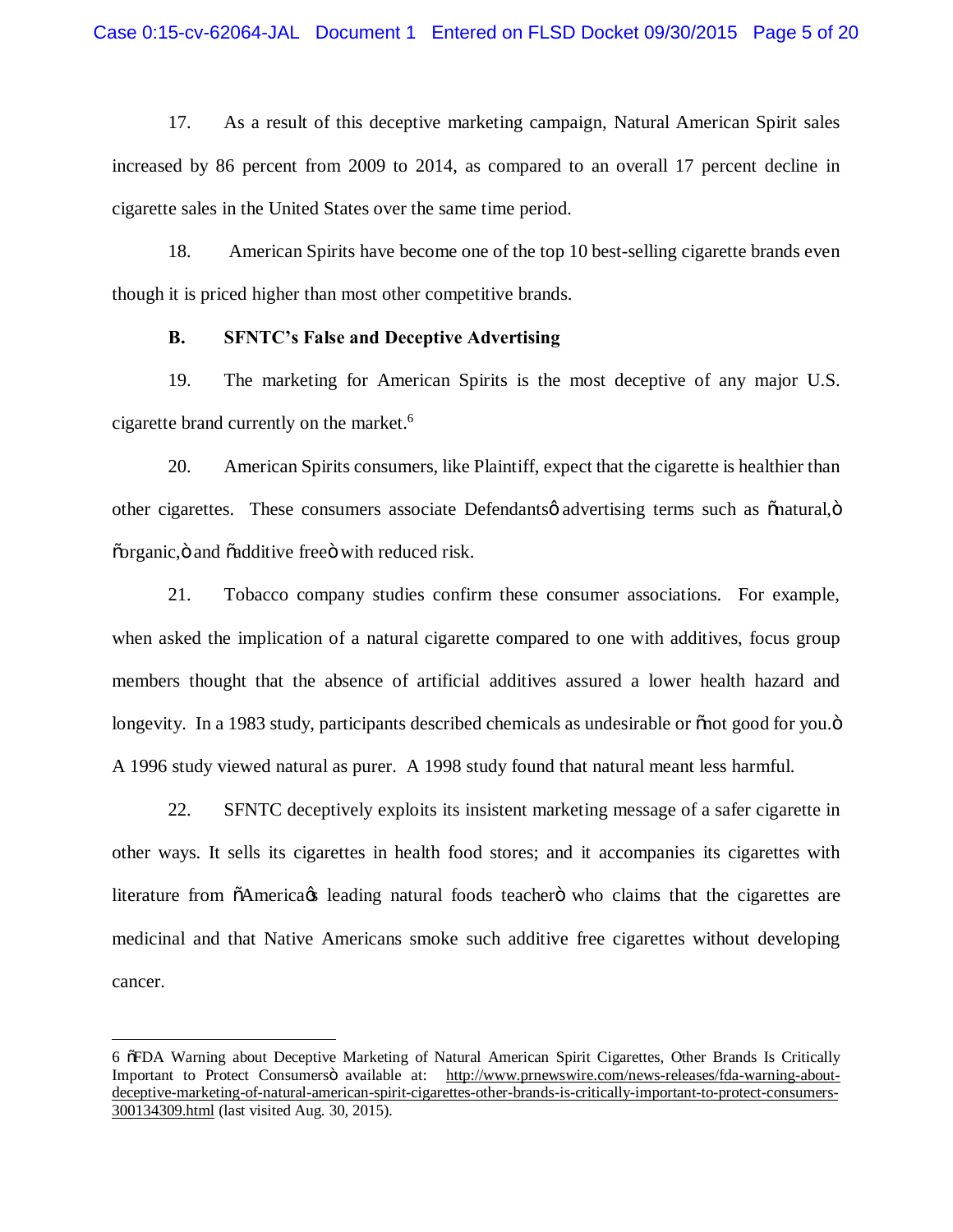23. SFNTC $\alpha$  intensive and successful advertising of American Spirits as natural, organic, wholesome and additive-free is overwhelming. The consuming public precisely thinks:  $\tilde{p}$  and  $\tilde{p}$  and  $\tilde{p}$  containing chemicals. In a 1997 interview, American Spirits smokers thought that SFNTC  $\tilde{\text{c}}$  cares more about its customers  $\ddot{\text{o}}$ than other cigarette companies.

 $24.$  SFNTC $\alpha$  claims that its cigarettes are natural and  $\delta 100\%$  Additive Freed are deceptive and fraudulent. First, SFNTC adds ammonia to its cigarettes to maximize the amount of freebase nicotine in its cigarettes and thus deliver more nicotine to the smoker. The more freebase nicotine, the more addictive the cigarette. American Spirits contain extremely high levels of freebase nicotine 36 percent, compared to Camel (s 2.7 percent, Winston (s 6.2 percent, and Marlboro $\infty$  9.6 percent.<sup>7</sup> Secondly, SFNTC adds menthol and other flavors to its cigarettes. Menthol and flavoring agents, like ammonia, are chemical  $\ddot{\alpha}$  additives. Mentholated, flavored, and ammoniated cigarettes are particularly insidious because they make people more likely to start smoking, lead to greater nicotine dependence, and decrease the rate of quitting.

#### **C. Natural American Cigarettes are Adulterated**

 $\overline{\phantom{a}}$ 

25. The Family Smoking Prevention and Tobacco Control Act ( $\delta$ Tobacco Control Actö) regulates cigarettes and other tobacco products.

26. Pursuant to the Tobacco Control Act, a tobacco product is considered a  $\ddot{\text{omodified}}$ risk tobacco producto under section  $911(b)(2)(A)(i)$  if its label, labeling, or advertising explicitly or implicitly represents that: (1) the product presents a lower risk of tobacco-related disease or is less harmful than one or more other commercially marketed tobacco products; (2) the product or

<sup>7</sup> Pankow, J., Barsanti, K., & Peyton, D. (2003) Fraction of Free-Base Nicotine in Fresh Smoke Particulate Matter from the Eclipse  $\delta$ Cigarette $\delta$  by 1H NMR Spectroscopy. Chemical Research in Toxicology, 16(1): 23-27.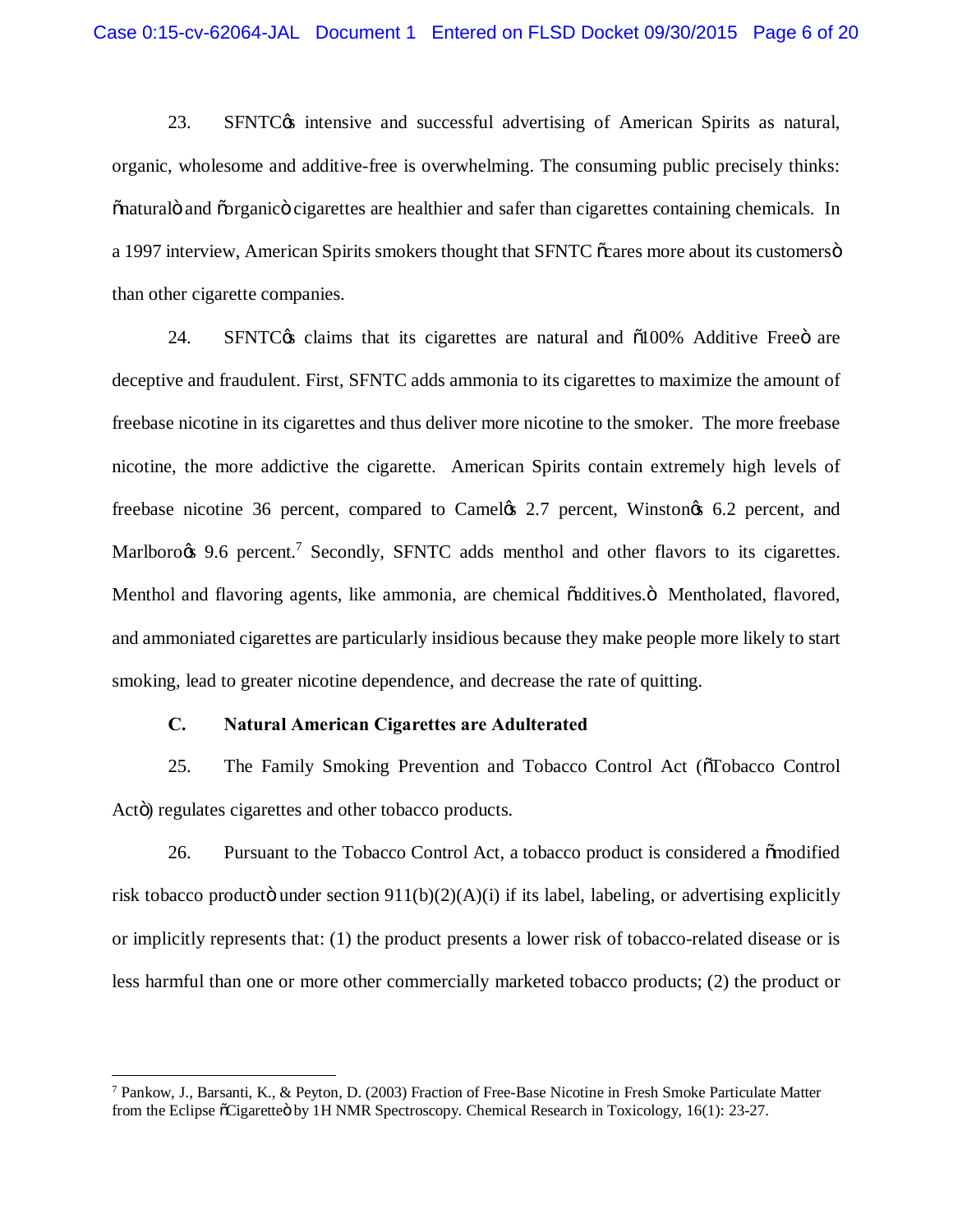its smoke contains a reduced level of a substance or presents a reduced exposure to a substance; or (3) the product or its smoke does not contain or is free of a substance.

27. Under section 911(a), modified risk tobacco products cannot be introduced or delivered into interstate commerce absent prior FDA approval.

28. To obtain approval for a modified risk tobacco product, the applicant must, among other things, submit underlying scientific information relating to the research findings conducted, supported, or possessed by the tobacco product manufacturer relating to the effect of the product on tobacco-related diseases and health-related conditions, including information both favorable and unfavorable to the ability of the product to reduce risk or exposure and relating to human health. Tobacco Control Act section 911(d).

29. Next, the FDA must determine that the applicant has demonstrated, among other things, that the modified risk tobacco product promotes the public health; the scientific evidence that is available without conducting long-term epidemiological studies demonstrates that a measurable and substantial reduction in morbidity or mortality among individual tobacco users is reasonably likely in subsequent studies; and the product as actually used by consumers will not expose them to higher levels of other harmful substances compared to the similar types of tobacco products then on the market unless such increases are minimal and the reasonably likely overall impact of use of the product remains a substantial and measurable reduction in overall morbidity and mortality among individual tobacco users. Tobacco Control Act section  $911(g)$ .

30. Introducing or delivering a modified risk tobacco product into interstate commerce without FDA approval means that the product is adulterated. Tobacco Control Act section 902(8).

31. On August 27, 2015, the FDA issued a warning letter to SFNTC because American Spirits are adulterated. The August 27, 2015 letter is attached hereto as Exhibit 2.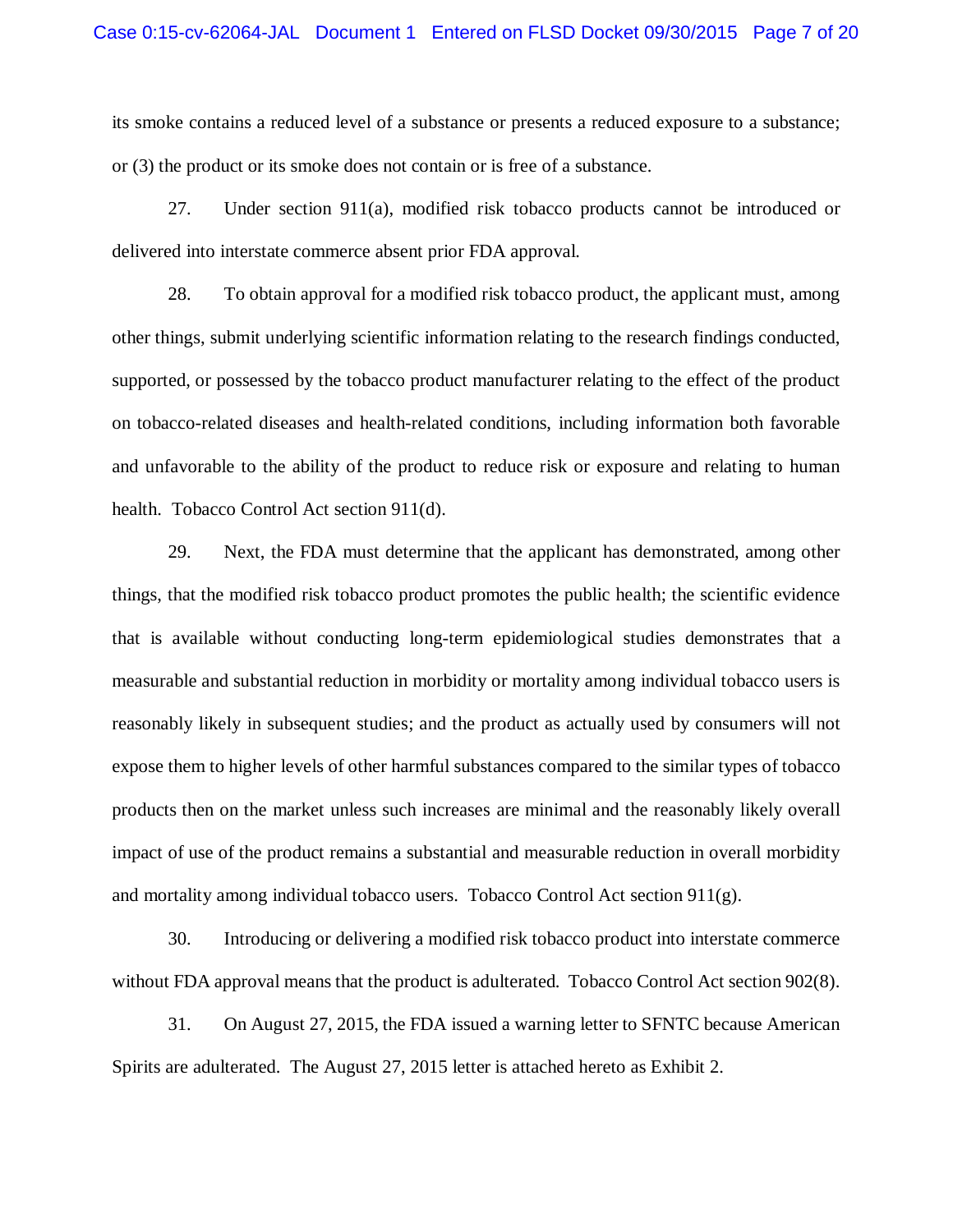32. According to the FDA, American Spirits are adulterated because they are modified risk tobacco products, distributed in interstate commerce, representing that they are less harmful than other cigarettes, all without FDA approval.

33. Stated simply, SFNTC presented no scientific evidence supporting their healthrelated representations.

34. Because SFNTC sells modified risk tobacco products absent FDA authorization, it is in violation of the Tobacco Control Act.

# **D. SFNTC Consciously or Recklessly Disregarded the Rights and Safety of Consumers**

35. SFNTC knows that American Spirits *ø* advertising and packaging campaign is deceptive or recklessly disregarded this fact, and continues to market to consumers, including Plaintiff and the Class, without disclosing the truth of its deceptive trade practices.

36. SFNTC<sub>C</sub> conduct is with knowing, conscious and deliberate disregard for the rights and safety of consumers, including Plaintiff and the Class, thereby entitling Plaintiff and the Class to punitive damages in an amount appropriate to punish Defendants and deter them from similar conduct in the future.

# **CLASS ACTION ALLEGATIONS**

37. Pursuant to Rule 23 of the Federal Rules of Civil Procedure, [Plaintiff] brings this action on behalf of himself and a proposed nationwide class ( $\delta$ Class $\ddot{\text{o}}$ ) initially defined as: *All persons who purchased Natural American Spirit cigarettesfor personal consumption from the first date Santa Fe Natural Tobacco Company placed its Natural American Spirit cigarettes into the stream of commerce through at least August 27, 2015.* Collectively, all these persons will be referred to as  $\tilde{o}$ Plaintiffs $\ddot{o}$  or  $\tilde{o}$ Plaintiff Class. $\ddot{o}$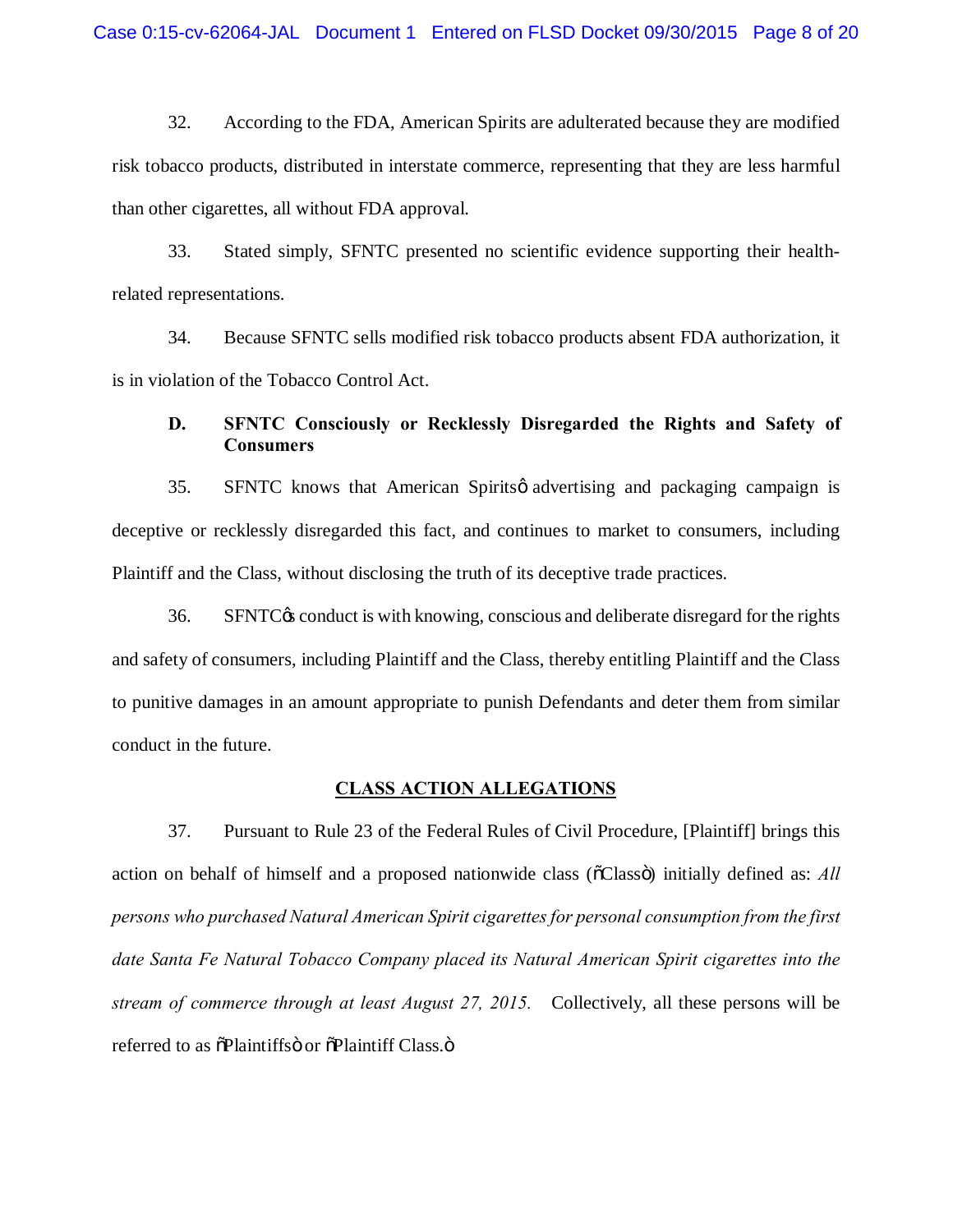38. Excluded from the Plaintiff Class are: Defendants and any entity or entities in which Defendants have a controlling interest; any entity or entities in which Defendantsø officers, directors, or employees are employed and any of the legal representatives, heirs, successors or assigns of Defendants; the Judge to whom this case is assigned and any member of the Judge's immediate family; all persons that properly execute and timely file a request for exclusion of the Class.

39. Plaintiffs reserve the right to modify the Class definitions after discovery and at any time up to and including trial.

40. The action satisfies the numerosity, commonality, typicality, adequacy, predominance, and superiority requirements of the Federal Rules of Civil Procedure Rule 23(a)(1- 4) and (b)(1).

41. The Class is so numerous that the individual joinder of all its members, in this or any action, is impracticable. The exact number or identification of the Class members is presently unknown to Plaintiffs, but it is believed that Class members number at least in the thousands. The identity of Class members is ascertainable. Class members may be informed of the pendency of this Class action by a combination of direct mail and public notice, or other means.

42. Common questions of fact and law exist as to all members of the Class, which predominate over questions affecting only individual members of the Class. These include, but are not limited to the following:

a. Whether Defendants engaged in unlawful, unfair or deceptive business practices alleged herein;

b. Whether Defendants made unlawful and misleading representations or material omissions with respect to Natural American Spirit cigarettes;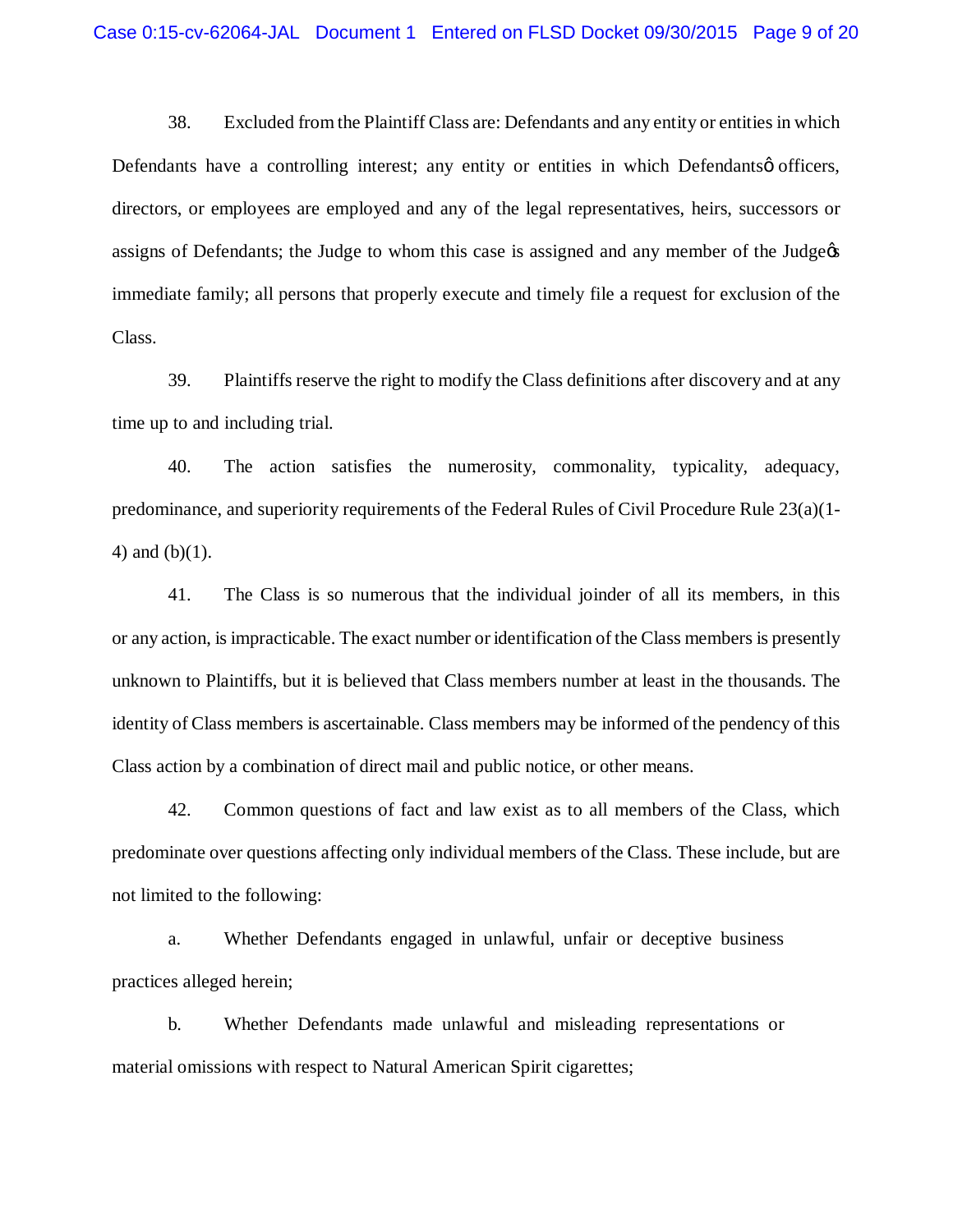c. Whether Defendants represented that Natural American Spirit cigarettes have characteristics, uses, benefits or qualities that they do not have;

d. Whether Defendantsø unlawful, unfair and deceptive practices harmed Plaintiffs and the Class;

e. Whether Plaintiffs and the Class have been damaged by the unlawful actions of the Defendants and the amount of damages to the Class;

f. Whether Defendants were unjustly enriched by its deceptive practices;

g. Whether Court-supervised medical monitoring is appropriate under the circumstances, including equitably mandating Defendants to create and/or pay the costs of smoking cessation programs;

h. Whether punitive damages should be awarded.

43. Plaintiffs  $\phi$  claims are typical of the claims of the members of the Class because Plaintiffs purchased American Spirits that Defendants gdeceptively promoted, sold and distributed. Plaintiffs are asserting the same rights, making the same claims, and seeking the same relief for themselves and for all other class members. Defendants  $\varphi$ unlawful, unfair and/or fraudulent actions concern the same business practices described herein irrespective of where they occurred or were experienced. Plaintiffs and each Class Member sustained similar injuries arising out of Defendants *o* conduct in violation of Florida law.

44. The injuries of each Class member were caused directly by Defendants o wrongful conduct. The factual underpinning of Defendants  $\phi$  misconduct is common to all Class members and represents a common thread of misconduct resulting in injury to all Class members. Plaintiffs oclaims arise from the same practices and course of conduct that give rise to the claims of each member of the Class and are based on the same legal theories.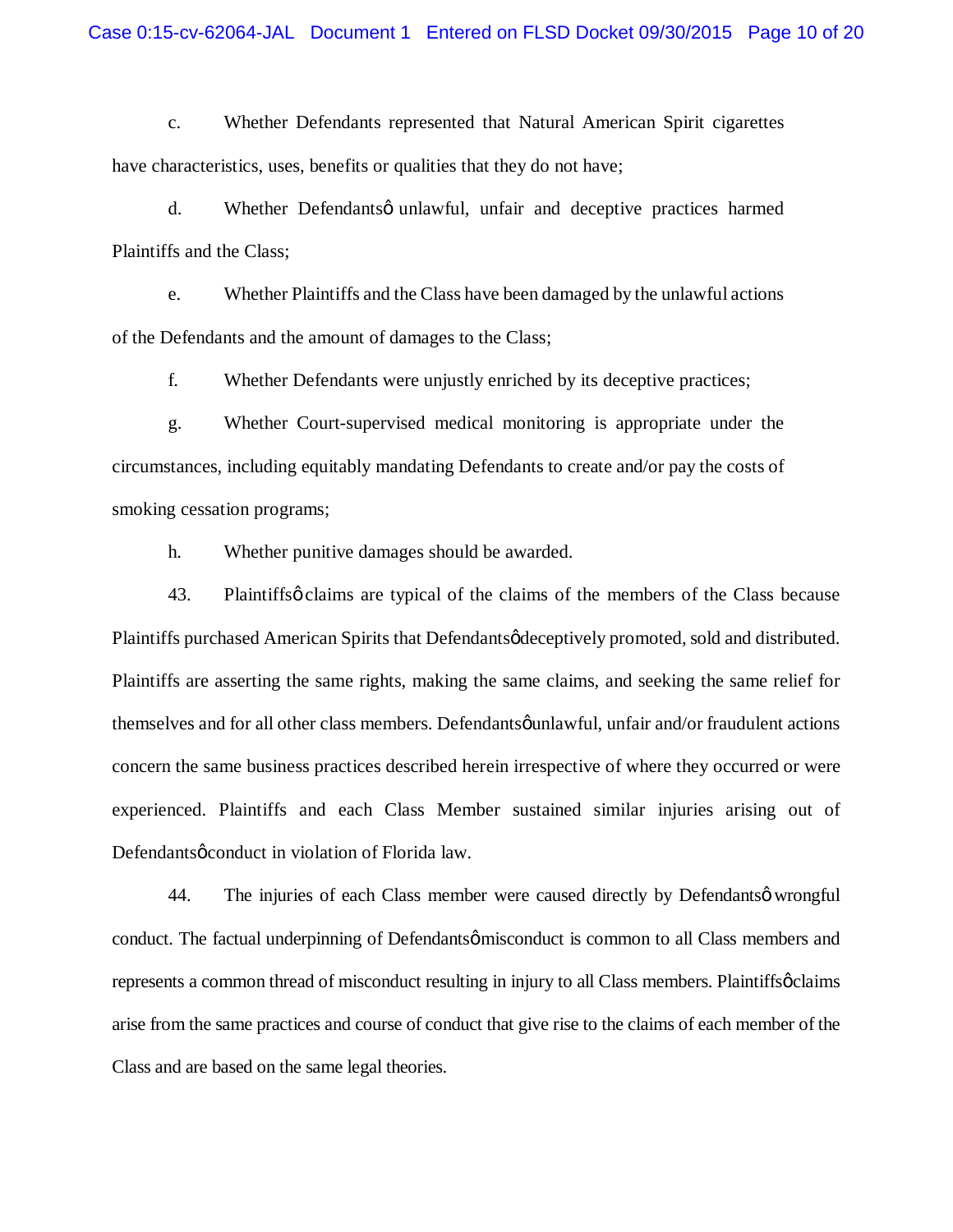45. Plaintiff is an adequate representative of the Class because Plaintiff is a Class member and Plaintiff<sub>(s)</sub> interests do not conflict with the interests of the members of the Class that Plaintiff seeks to represent. Plaintiff is represented by experienced and able counsel who have litigated numerous class actions, and Plaintiff to counsel intends to prosecute this action vigorously for the benefit of the entire Plaintiff Class. Plaintiff and Plaintiff the counsel can fairly and adequately protect the interests of the members of the Plaintiff Class.

46. The class action is the best available method for the efficient adjudication of this litigation because individual litigation of the Plaintiff Class claims would be impractical and individual litigation would be unduly burdensome to the courts. Individual litigation has the potential to result in inconsistent or contradictory judgments. A class action in this case presents fewer management problems and provides the benefits of single adjudication, economies of scale, and comprehensive supervision by a single court. As the damages suffered by individual members of the Class may be relatively small, the expense and burden of individual litigation would make it difficult or impossible for individual members of the Class to redress the wrongs done to them, while an important public interest will be served by addressing the matter as a class action. Class treatment of common questions of law and fact would also be superior to multiple individual actions or piecemeal litigation in that class treatment will conserve the resources of the Court and the litigants, and will promote consistency and efficiency of adjudication.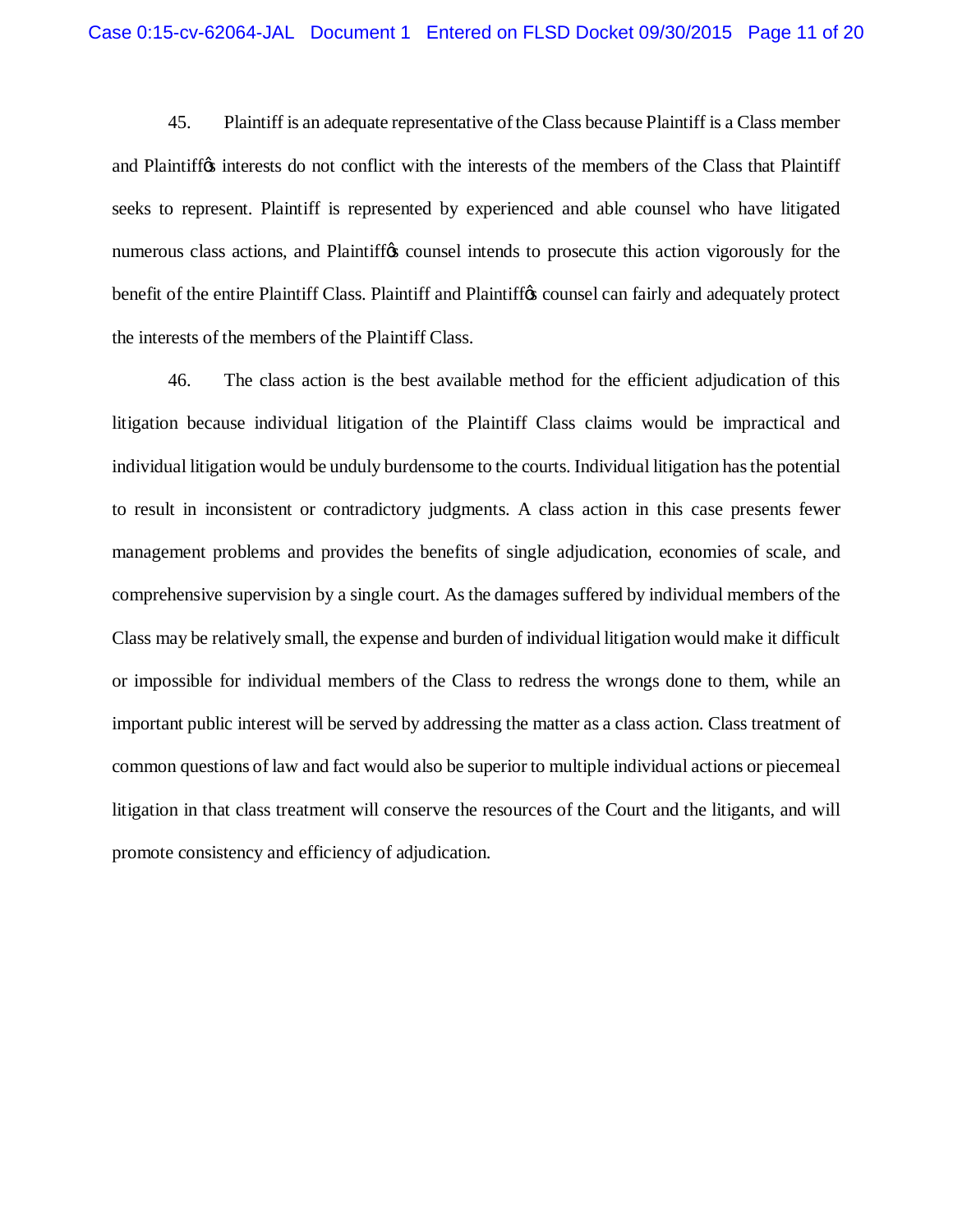#### **CLAIMS FOR RELIEF**

#### **COUNT I**

# **(Violation of the Florida Deceptive and Unfair Trade Practices Act (Fla. Stat. sec. 501.201 et seq.)**

47. Plaintiff repeats and realleges each allegation contained above, as if fully set forth herein, and further states:

48. The express purpose of FDUTPA is to  $\tilde{c}$  protect the consuming public...from those who engage in unfair methods of competition, or unconscionable, deceptive, or unfair acts or practices in the conduct of any trade or commerce. $\ddot{\text{o}}$  § 501.202(2), Fla. Stat.

49. Section 501.204(1), Fla. Stat. declares as unlawful õunfair methods of competition, unconscionable acts or practices, and unfair or deceptive acts or practices in the conduct of any trade or commerce.ö

50. Selling, distributing, or introducing American Spirits cigarettes in interstate commerce are  $\tilde{\text{c}}$ consumer transaction[s] $\ddot{\text{o}}$  in the scope of FDUPTA.

51. Plaintiff is a  $\tilde{\alpha}$  consumero as defined by §501.203, Fla. Stat.

52. SFNTC& American Spirits are goods within the meaning of FDUTPA and SFNTC is engaged in trade or commerce within the meaning of FDUTPA.

53. SFNTC $\alpha$  unfair and deceptive practices are likely to mislead 6 and have misled 6 reasonable consumers, such as Plaintiff and members of the Class.

54. SFNTC has violated FDUTPA by engaging in the unfair and deceptive practices described above, which offend public policies and are immoral, unethical, unscrupulous and substantially injurious to consumers.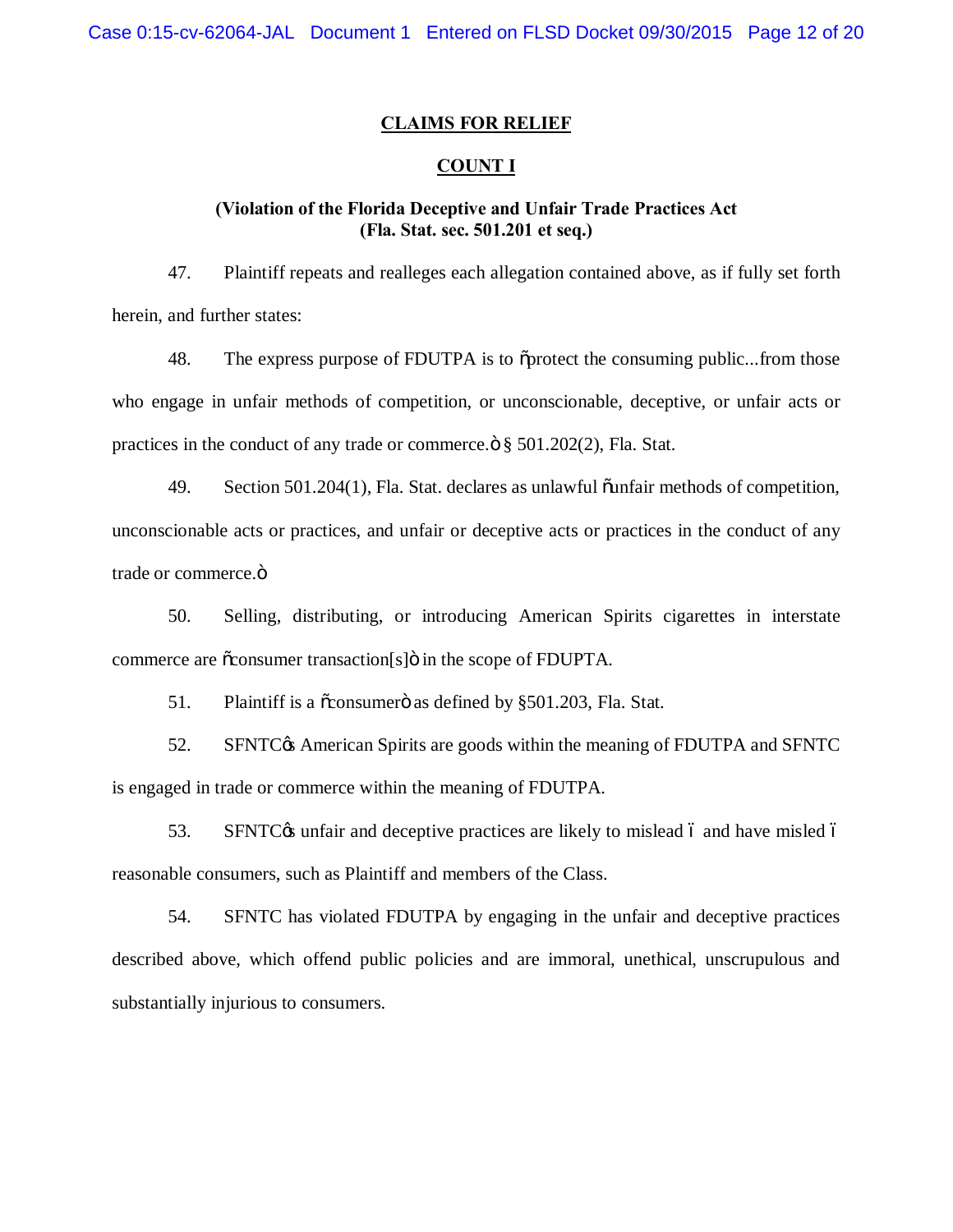55. Specifically, SFNTC has represented that American Spirits are  $\ddot{o}$ Additive Free, $\ddot{o}$  $0100\%$  Additive Free,  $\ddot{\text{o}}$   $\ddot{\text{o}}$ Natural $\ddot{\text{o}}$  and  $\ddot{\text{o}}$ Organic,  $\ddot{\text{o}}$  when in fact, the cigarettes are engineered to deliver a higher level of nicotine, and/or contain additives and flavorings.

56. Plaintiff and the Class have been aggrieved by SFNTC<sub>\*</sub> unfair and deceptive practices in violation of FDUPTA, in that they purchased and consumed SFNTC<sub> $\&$ </sub> deceptive product.

57. Plaintiff and the Class, as reasonable consumers, relied on SFNTC to honestly and accurately represent the true nature of American Spirits.

58. SFNTC has deceived reasonable consumers, like Plaintiff and the Class, into believing American Spirits were something they were not: healthier and safer than other cigarettes.

59. The knowledge required to discern the true nature of American Spirits is beyond that of the reasonable consumer.

60. Plaintiff and the Class have sustained damages as a direct and proximate result of SFNTC<sub>®</sub> tortious conduct.

61. Pursuant to  $\S$ §501.211(2) and 501.2105, Fla. Stat., Plaintiff and the Class demand damages, attorney os fees and costs and any other equitable and legal relief to which they may be entitled.

### **COUNT II**

#### **FRAUD**

62. Plaintiff repeats and realleges paragraphs 1-44 as if fully set forth herein, and further states:

63. SFNTC has fraudulently and falsely represented that Natural American Spirit cigarettes are õAdditive Free, ö õ100% Additive Free, ö õNaturalö and õOrganic. ö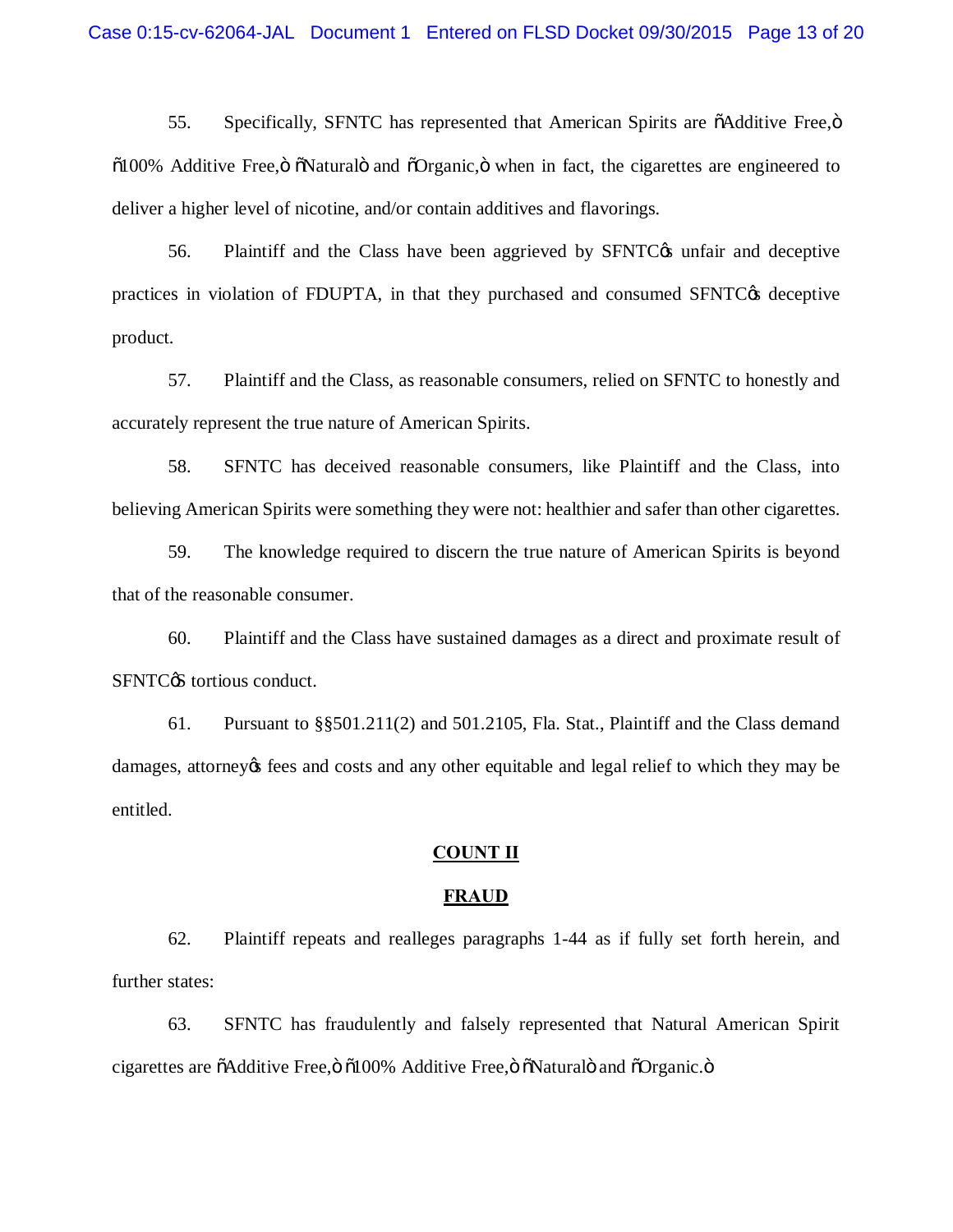64. SFNTC knowingly made false representations or material omissions regarding the safety (or lack thereof), ingredients, and engineering of the Natural American Spirit cigarettes.

65. At all relevant times, SFNTC had a duty to disclose the nature and extent of what it knew regarding the safety (or lack thereof), ingredients, and engineering of the Natural American Spirit cigarettes.

66. SFNTC failed to reveal this information to consumers, including Plaintiff and the Class.

 $67.$  At all relevant times, Plaintiff and the Class were not aware that SFNTC $\circ$ s representations were false, and they were not aware of the material information SFNTC was concealing.

68. Plaintiff and other reasonable consumers, including the Class members, reasonably relied on SFNTC $\alpha$  representations set forth herein, and, in reliance thereon, purchased American Spirits.

69. Plaintiff and Class members justifiably relied on  $SFTC\&$  representations.

70. But for SFNTC $\alpha$  representations, Plaintiff and Class members would not have purchased American Spirits.

71. As a direct and proximate result of SFNTC<sub>®</sub> knowingly false representations, Plaintiff and members of the Class were induced to purchase American Spirits, and have suffered damages, to be determined at trial, in that they have been deprived of the benefit of their bargain in that they bought a product that was not what it was represented to be.

72. Plaintiff seeks all available equitable and legal remedies, including damages and costs as a result of SFNTC $\alpha$  fraud.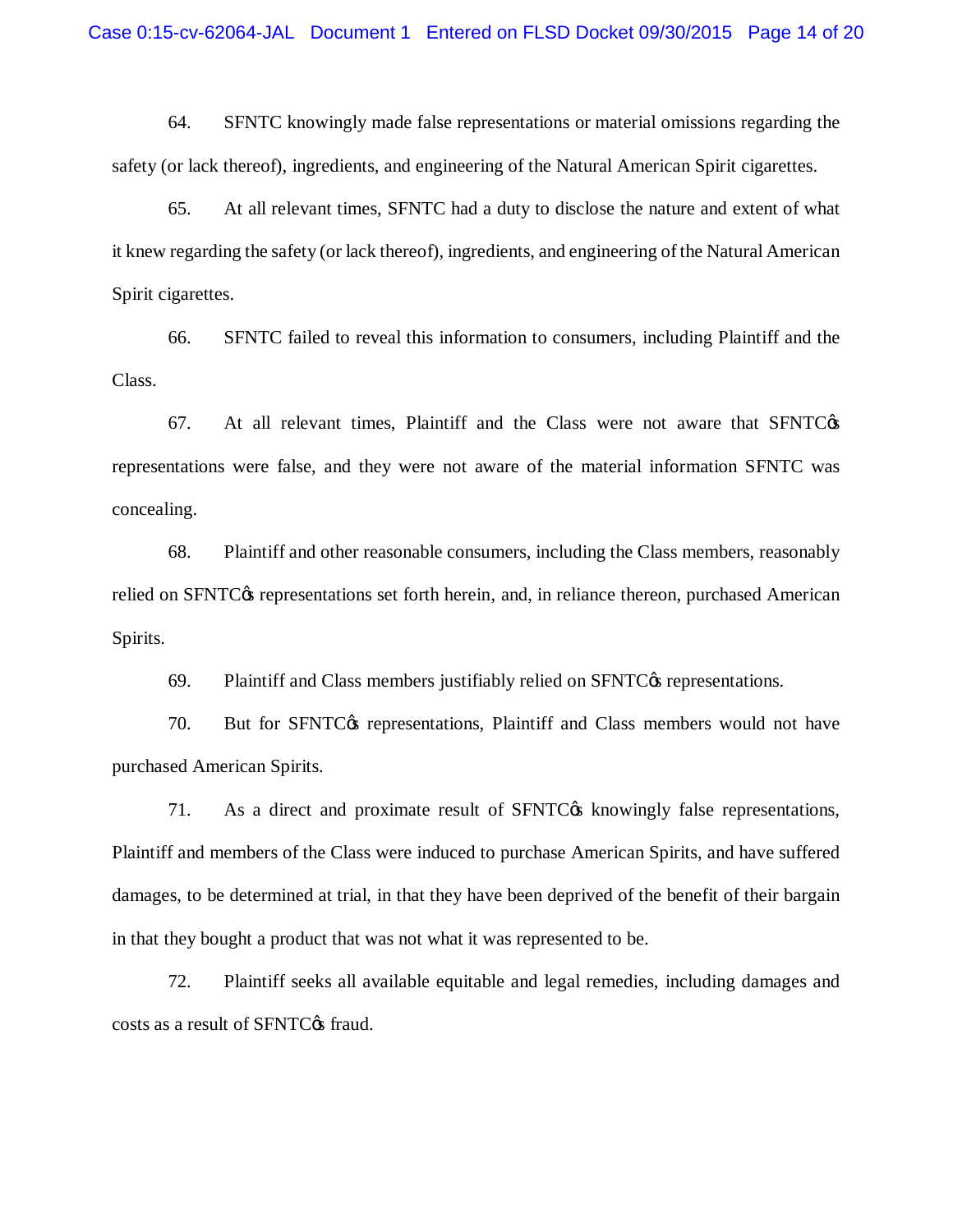#### **COUNT III**

#### **NEGLIGENT MISREPRESENTATION**

73. Plaintiff repeats and realleges paragraphs 1-44 as if fully set forth herein, and further states:

74. SFNTC has negligently represented that Natural American Spirit cigarettes are  $\ddot{\text{o}}$ Additive Free, $\ddot{\text{o}}$  0100% Additive Free, $\ddot{\text{o}}$   $\ddot{\text{o}}$ Natural $\ddot{\text{o}}$  and  $\ddot{\text{o}}$ Organic. $\ddot{\text{o}}$ 

75. SFNTC<sub>O</sub> advertising and labeling campaigns misrepresent material facts to the public, including Plaintiff and the Class about American Spirits.

76. SFNTC markets American Spirits directly to consumers; the cigarettes are sealed and are not changed from the time they leave SFNTC<sub> $\&$ </sub> possession until they arrive in stores to be sold to consumers.

77. SFNTC knows its misstatements are material to the reasonable consumer and Defendant intends for consumers to rely upon the misstatements when choosing to purchase American Spirits.

78. SFNTC has failed to adequately inform consumers, including Plaintiff and the Class, that American Spirits are not the modified risk tobacco product that SFNTC passes them off as. In addition, SFNTC has failed to adequately inform consumers of its freebasing and chemical additive procedures and that its advertising and labeling campaign is false.

79. SFNTC knew or should have known that its misstatements would materially affect Plaintiff<sub>os</sub> and the Class members *o* decisions to purchase American Spirits.

80. Plaintiff and other reasonable consumers, including the Class members, reasonably relied on SFNTC $\alpha$  representations set forth herein, and, in reliance thereon, purchased American Spirits.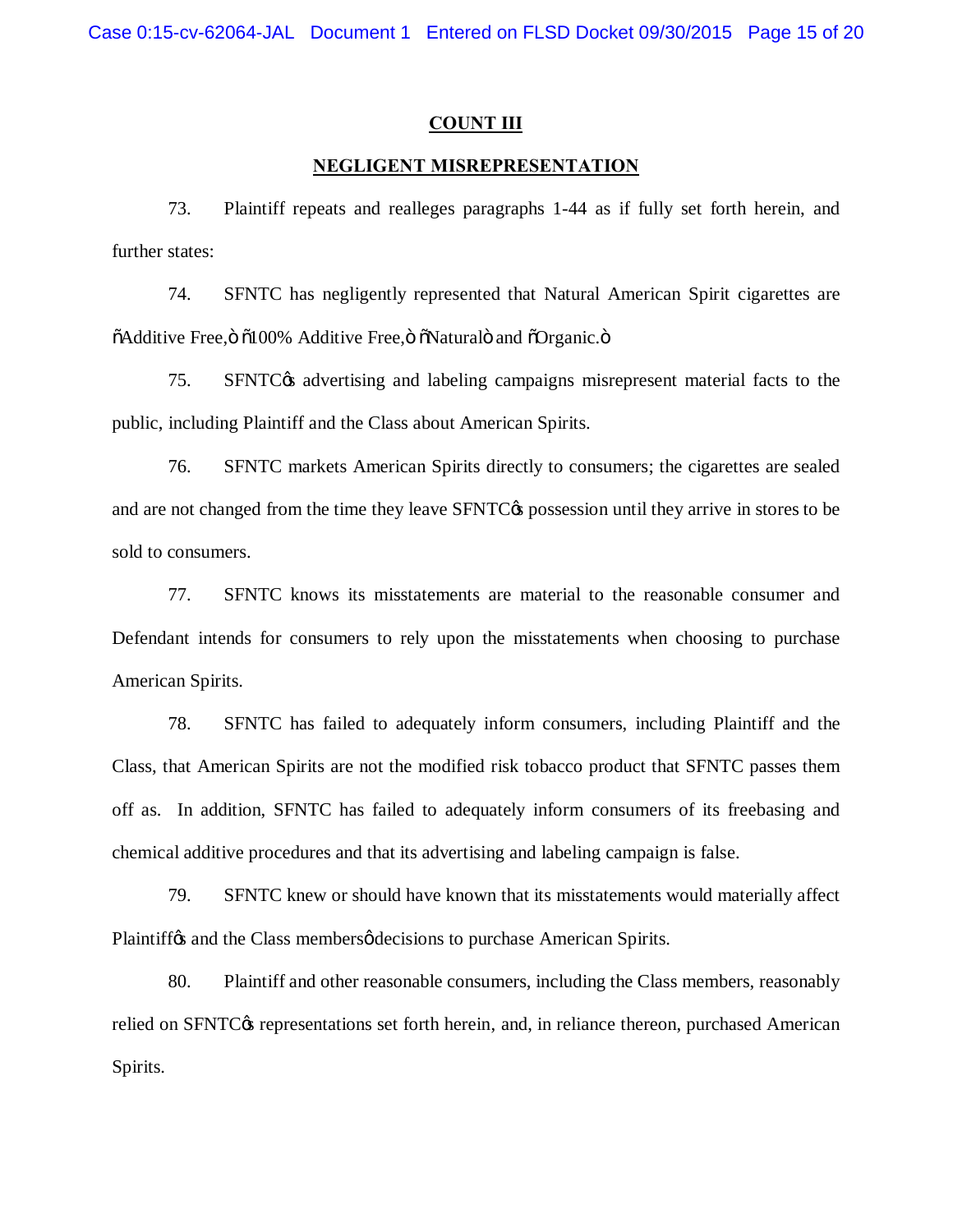81. Plaintiff and Class members justifiably relied on SFNTC $\alpha$  representations.

82. But for SFNTC<sub>®</sub> representations, Plaintiff and Class members would not have purchased American Spirits.

83. As a direct and proximate result of SFNTC<sub>®</sub> misrepresentations, Plaintiff and members of the Class were induced to purchase American Spirits, and have suffered damages, to be determined at trial, in that they have been deprived of the benefit of their bargain in that they bought a product that was not what it was represented to be.

84. Plaintiff seeks all available remedies, damages, and awards against SFNTC as a result of SFNTC $\alpha$  negligent misrepresentations.

#### **COUNT IV**

#### **UNJUST ENRICHMENT**

85. Plaintiff repeats and realleges paragraphs 1-44 as if fully set forth herein, and further states:

86. As a result of SFNTC $\alpha$  unlawful and deceptive actions described above, SFNTC was enriched as the expense of Plaintiff and the Class.

87. Under the circumstances, it would be against equity and good conscience to permit SFNTC to retain the ill-gotten benefits it received from Plaintiffs and the Class. Thus, it would be unjust and inequitable for SFNTC to retain the benefit without restitution to Plaintiffs and the Class for the monies paid to SFNTC for the American Spirits.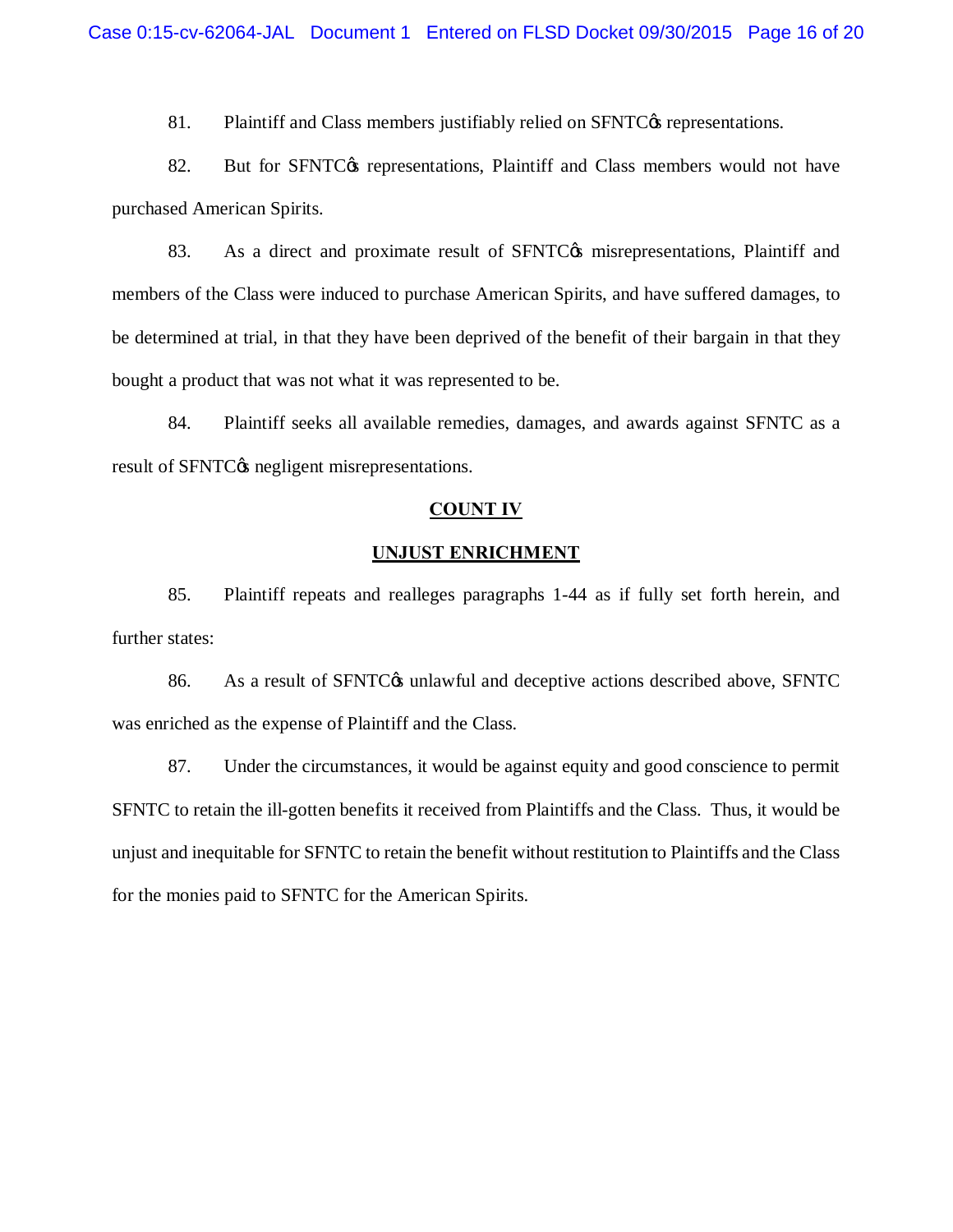#### **COUNT V**

#### **INJUNCTIVE RELIEF – MEDICAL MONITORING**

88. Plaintiff repeats and realleges paragraphs 1-44 as if fully set forth herein, and further states:

89. As alleged above, SFNTC deceived Plaintiff and the Class into thinking that American Spirits are healthier, safer and less carcinogenic than alternative cigarettes.

90. SFNTC has exposed consumers, including Plaintiff and the Class to a product that is addictive and disease causing.

91. Plaintiff and Class members switched to smoking American Spirits because they thought that a  $\delta$ Natural, $\delta$   $\delta$ Organic, $\delta$  and  $\delta$ Additive Free $\delta$  cigarette, as SFNTC deceptively advertises, will help them quit smoking or is a healthy alternative to alternative cigarettes.

92. Smoking an addictive and potentially disease-causing product makes medical examinations and smoking cessation programs reasonable and necessary.

93. The extent of the significantly increased risk and the catastrophic nature of the illnesses to which the Defendants have exposed the Plaintiff and the Class require such medical monitoring program and/or smoking cessation programs for Plaintiff and the Class.

94. Plaintiff, on behalf of himself and similarly situated Class members, invokes the equitable and injunctive power of the Court to require Defendants to fund a Court-supervised medical monitoring and smoking cessation programs because of the significantly increased risks of injury attributable to smoking American Spirits.

95. Florida recognizes Plaintiff and Class members' rights to medical monitoring as a cognizable cause of action. *See Petito vs. A.H. Robbins Co., Inc.*, 750 So.2d 103 (Fla. 3rd DCA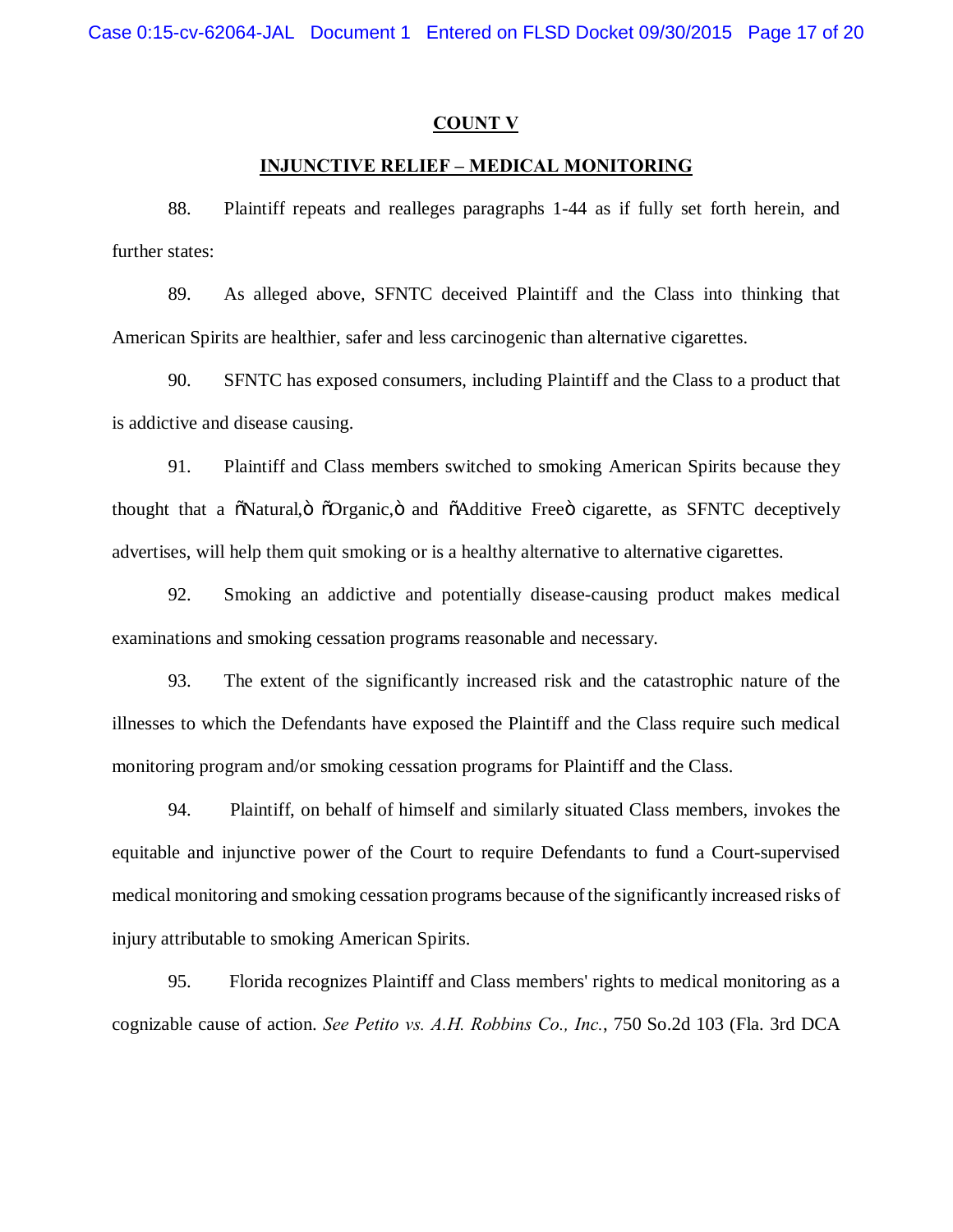1999). Such relief is available notwithstanding the absence of the manifestations of a present physical injury or symptomatic disease.

96. Failure to establish a medical monitoring and smoking cessation programs will result in the infliction of immeasurable and unconscionable personal injuries which are preventable.

#### **COUNT VI**

#### **AIDING AND ABETTING, VICARIOUS LIABILITY**

#### **(As to Reynolds American)**

97. Plaintiff repeats and realleges paragraphs 1-44, 46-60, 62-71, 84-86, and 88-95 as if fully set forth herein, and further states:

98. Defendant Reynolds American is the parent holding company of SFNTC, an operating subsidiary.

99. Reynolds American purchased SFNTC in 2002. Reynolds American considers SFNTC an operating segment of Reynolds American: SFNTC $\alpha$  assets are considered Reynolds American assets.

100. Reynolds American essentially controls the financial operations of SFNTC, as well as SFNTC $\alpha$  business initiatives and capital expenditures.

101. SFNTC employees are considered Reynolds American employees; board members between the two Defendants overlap; Reynolds American controls pricing for its subsidiaries; Reynolds American owns its operating subsidiaries executive offices and manufacturing facilities; Reynolds American reports SFNTC<sub>O</sub> financial statements in its SEC filings; Reynolds American requires its operating subsidiaries, such as SFNTC, to make additional capital investments to support the expansion of another Reynolds American subsidiary of brand: VUSE; in short,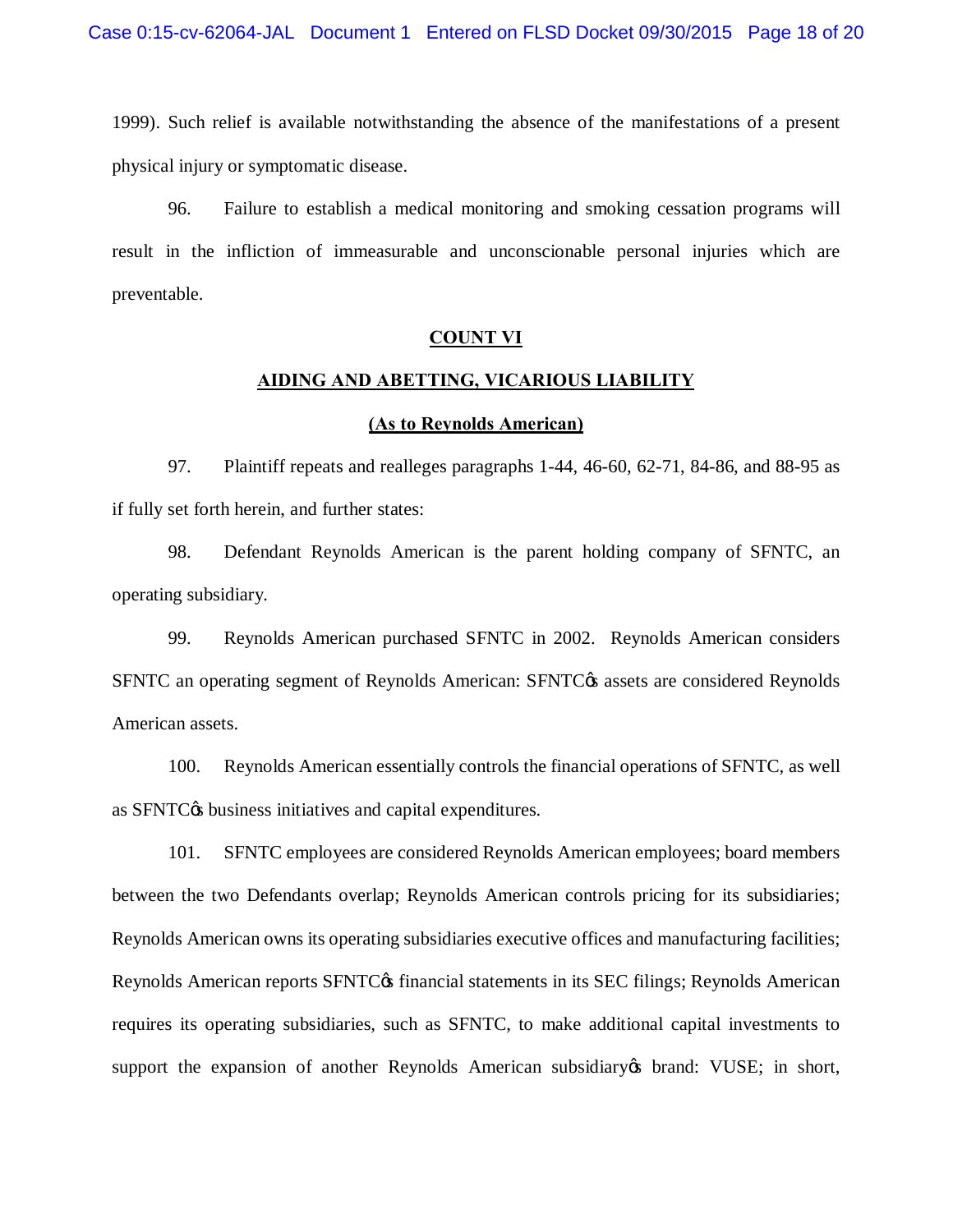SFNTC $\alpha$  financial well-being directly affects Reynolds American $\alpha$  financial well-being, and Reynolds American exercises control over SFNTC $\alpha$  corporate decision-making.

102. Indeed, Reynolds Americangs 2015 10K SEC filing, it reported that SFNTCgs  $\tilde{\sigma}$  recent packaging upgrade contributed to increased interest from  $\lceil \cdot \rceil$  adult tobacco consumers. $\ddot{\sigma}$ 

103. SFNTC is not independent of, but rather, is tied to Reynolds American.

104. Since the 2002 acquisition, Reynolds American has aided and abetted SFNTC in the deceptive and fraudulent trade practices described above.

105. Given this relationship and the companies of interconnectedness, Reynolds American is vicariously liable for any and all of SFNTC $\alpha$  actions.

**WHEREFORE**, Plaintiffs, on behalf of themselves and all Class members, seek the following relief against all Defendants:

- A. An order certifying this action to be a proper class action pursuant to Federal Rule of Civil Procedure 23, establishing an appropriate Class and any Subclasses the Court deems appropriate, and finding that Plaintiff is a proper representatives of the Class;
- B. Actual and/or compensatory damages and/or exemplary damages and/or the recovery of civil penalties as provided under common law and by Fla. Stat. § 501.2075 and/or an award equal to the amount by which the Defendants have been unjustly enriched;
- C. An order requiring medical monitoring and smoking cessation programs;
- D. An order awarding pre-judgment and post-judgment interest;
- E. The costs of this proceeding and attorneys  $\phi$  fees, as provided by Fla. Stat. § 501.2105;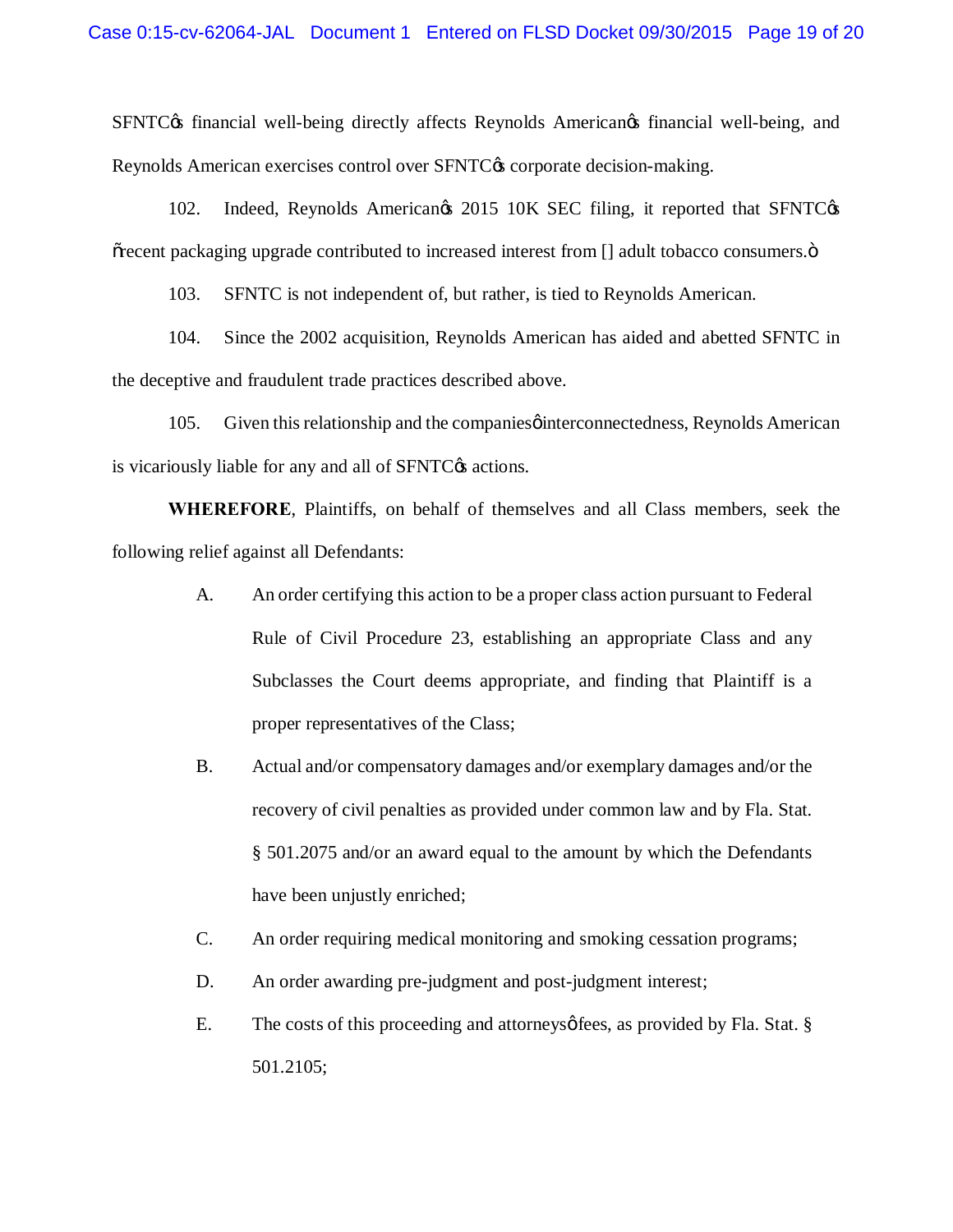- F. Punitive damages in an appropriate amount;
- G. Any further compensatory, injunctive, equitable or declaratory relief including refunds as may be just and proper.

# **JURY TRIAL DEMAND**

Plaintiff hereby demands a jury trial on all issues so triable.

Dated: September 30, 2015 Respectfully submitted,

s/Scott P. Schlesinger Scott P. Schlesinger (FBN: 444952) Jonathan R. Gdanski (FBN: 0032097) Jeffrey L. Haberman (FBN: 98522) SCHLESINGER LAW OFFICES, P.A. 1212 SE Third Avenue Ft. Lauderdale, FL 33316 Tel: 954-320-9507 Fax: 954-320-9509 scott@schlesingerlaw.com jhaberman@schlesingerlaw.com jgdanski@schlesingerlaw.com

*Attorneys for Plaintiff and the Class*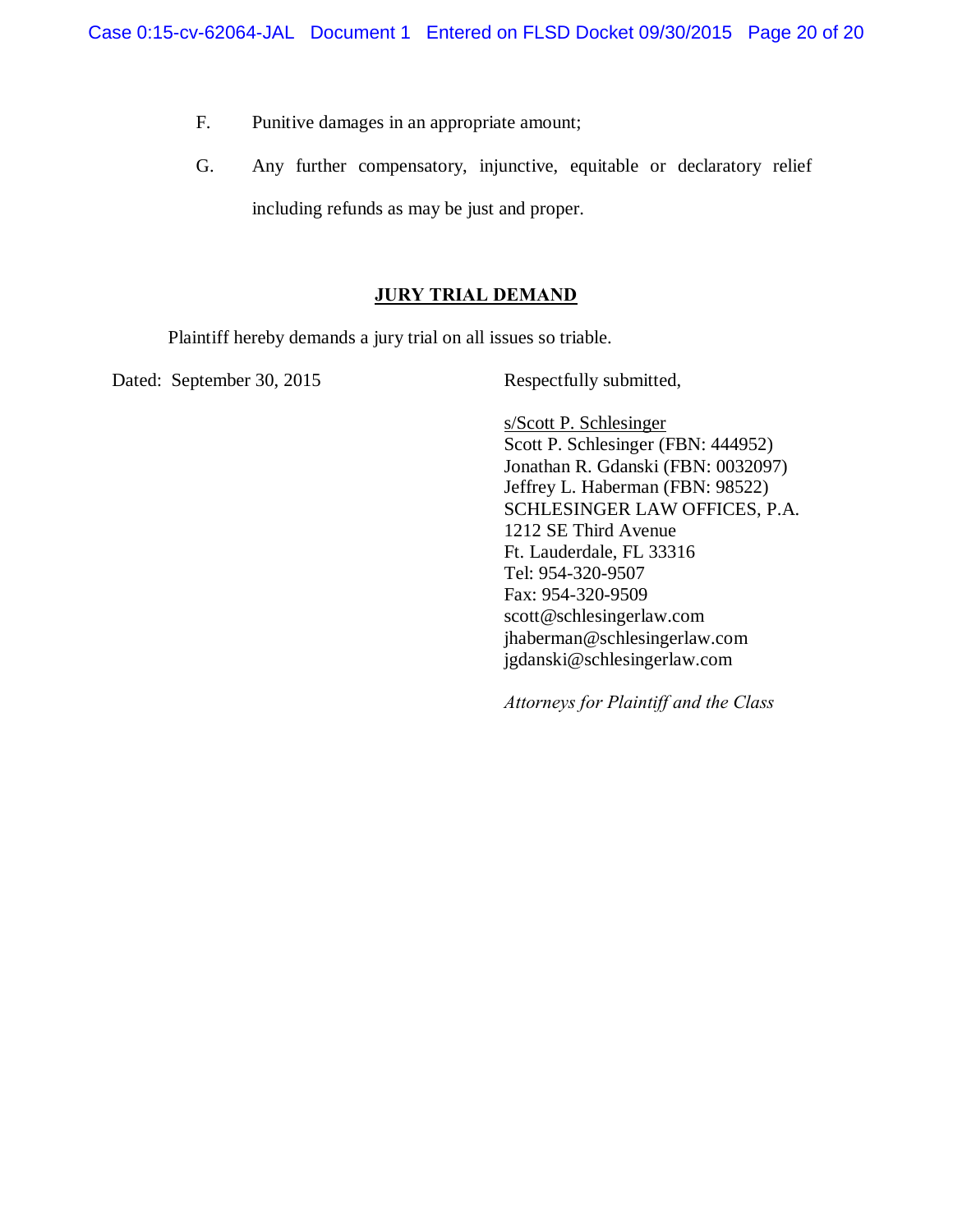| 14 (Rev. 12/12) (Modified by FLSD - April 29, 2013)                                                                                                                                                                                                                                                                                                                                                                                                                                                                                                                                                        |                                                                                                                                                                                                                                                                                                                                                                                                                                                                                                                                                                                                                                       |                                                                                                                                                                                                                                                                                                                                                                                                                                                                                                                                                                                                                                                                                                                                      | <b>CIVIL COVER SHEET</b>                                                                                                                                                                                                                                                                                                                                                                                                                   | Case 0:15-cv-62064-JAL Document 1-1 Entered on FLSD Docket 09/30/2015 Page 1 of 2                                                                                                                                                                                                                                                                                                                                                                                                         |                                                                                                                                                                                                                                                                                                                                                                                                                                                                                                                                                                                                                                                             |  |  |
|------------------------------------------------------------------------------------------------------------------------------------------------------------------------------------------------------------------------------------------------------------------------------------------------------------------------------------------------------------------------------------------------------------------------------------------------------------------------------------------------------------------------------------------------------------------------------------------------------------|---------------------------------------------------------------------------------------------------------------------------------------------------------------------------------------------------------------------------------------------------------------------------------------------------------------------------------------------------------------------------------------------------------------------------------------------------------------------------------------------------------------------------------------------------------------------------------------------------------------------------------------|--------------------------------------------------------------------------------------------------------------------------------------------------------------------------------------------------------------------------------------------------------------------------------------------------------------------------------------------------------------------------------------------------------------------------------------------------------------------------------------------------------------------------------------------------------------------------------------------------------------------------------------------------------------------------------------------------------------------------------------|--------------------------------------------------------------------------------------------------------------------------------------------------------------------------------------------------------------------------------------------------------------------------------------------------------------------------------------------------------------------------------------------------------------------------------------------|-------------------------------------------------------------------------------------------------------------------------------------------------------------------------------------------------------------------------------------------------------------------------------------------------------------------------------------------------------------------------------------------------------------------------------------------------------------------------------------------|-------------------------------------------------------------------------------------------------------------------------------------------------------------------------------------------------------------------------------------------------------------------------------------------------------------------------------------------------------------------------------------------------------------------------------------------------------------------------------------------------------------------------------------------------------------------------------------------------------------------------------------------------------------|--|--|
|                                                                                                                                                                                                                                                                                                                                                                                                                                                                                                                                                                                                            |                                                                                                                                                                                                                                                                                                                                                                                                                                                                                                                                                                                                                                       |                                                                                                                                                                                                                                                                                                                                                                                                                                                                                                                                                                                                                                                                                                                                      |                                                                                                                                                                                                                                                                                                                                                                                                                                            |                                                                                                                                                                                                                                                                                                                                                                                                                                                                                           | : JS 44 civil cover sheet and the information contained herein neither replace nor supplement the filing and service of pleadings or other papers as required by law, except a<br>vided by local rules of court- This form, approved by the Judicial Conference of the United States in September 1974; is required for the use of the Clerk of Court for the purpos                                                                                                                                                                                                                                                                                        |  |  |
| <b>PLAINTIFFS</b> Justin Sproule<br>(a)                                                                                                                                                                                                                                                                                                                                                                                                                                                                                                                                                                    |                                                                                                                                                                                                                                                                                                                                                                                                                                                                                                                                                                                                                                       |                                                                                                                                                                                                                                                                                                                                                                                                                                                                                                                                                                                                                                                                                                                                      | nitiating the civil docket sheet. (SEE INSTRUCTIONS ON NEXT PAGE OF THIS FORM.) NOTICE: Attorneys MUST Indicate All Re-filed Cases Below.<br>DEFENDANTS Santa Fe Natural Tobacco Company, Inc.,<br>Reynolds American, Inc.                                                                                                                                                                                                                 |                                                                                                                                                                                                                                                                                                                                                                                                                                                                                           |                                                                                                                                                                                                                                                                                                                                                                                                                                                                                                                                                                                                                                                             |  |  |
| County of Residence of First Listed Plaintiff Palm Beach<br>(b)<br>(EXCEPT IN U.S. PLAINTIFF CASES)                                                                                                                                                                                                                                                                                                                                                                                                                                                                                                        |                                                                                                                                                                                                                                                                                                                                                                                                                                                                                                                                                                                                                                       |                                                                                                                                                                                                                                                                                                                                                                                                                                                                                                                                                                                                                                                                                                                                      | County of Residence of First Listed Defendant<br>(IN U.S. PLAINTIFF CASES ONLY)<br>NOTE:<br>IN LAND CONDEMNATION CASES, USE THE LOCATION OF THE TRACT OF LAND INVOLVED.                                                                                                                                                                                                                                                                    |                                                                                                                                                                                                                                                                                                                                                                                                                                                                                           |                                                                                                                                                                                                                                                                                                                                                                                                                                                                                                                                                                                                                                                             |  |  |
| (C) Attorneys (Firm Name, Address, and Telephone Number)<br>Schlesinger Law Offices, P.A.<br>212 SE 3rd Avenue<br>Fort Lauderdale, FL 33316<br>Check County Where Action Arose:                                                                                                                                                                                                                                                                                                                                                                                                                            |                                                                                                                                                                                                                                                                                                                                                                                                                                                                                                                                                                                                                                       |                                                                                                                                                                                                                                                                                                                                                                                                                                                                                                                                                                                                                                                                                                                                      | Attorneys (If Known)                                                                                                                                                                                                                                                                                                                                                                                                                       | [] MIAMI-DADE [] MONROE [] BROWARD <b>[2]</b> PALM BEACH [] MARTIN [] ST. LUCIE [] INDIAN RIVER [] OKEECHOBEE [] HIGHLANDS                                                                                                                                                                                                                                                                                                                                                                |                                                                                                                                                                                                                                                                                                                                                                                                                                                                                                                                                                                                                                                             |  |  |
| <b>BASIS OF JURISDICTION</b>                                                                                                                                                                                                                                                                                                                                                                                                                                                                                                                                                                               | (Place an "X" in One Box Only)                                                                                                                                                                                                                                                                                                                                                                                                                                                                                                                                                                                                        |                                                                                                                                                                                                                                                                                                                                                                                                                                                                                                                                                                                                                                                                                                                                      |                                                                                                                                                                                                                                                                                                                                                                                                                                            |                                                                                                                                                                                                                                                                                                                                                                                                                                                                                           | <b>III. CITIZENSHIP OF PRINCIPAL PARTIES</b> (Place an "X" in One Box for Plaintiff.                                                                                                                                                                                                                                                                                                                                                                                                                                                                                                                                                                        |  |  |
| 1 U.S. Government<br>Plaintiff                                                                                                                                                                                                                                                                                                                                                                                                                                                                                                                                                                             | ∃ ב<br>(U.S. Government Not a Party)                                                                                                                                                                                                                                                                                                                                                                                                                                                                                                                                                                                                  | Federal Question                                                                                                                                                                                                                                                                                                                                                                                                                                                                                                                                                                                                                                                                                                                     | (For Diversity Cases Only)<br>Citizen of This State                                                                                                                                                                                                                                                                                                                                                                                        | DEF<br>PTF<br>7⊡<br>$\Box$ 1<br>Incorporated or Principal Place<br>of Business In This State                                                                                                                                                                                                                                                                                                                                                                                              | and One Box for Defendant)<br>PTF DEF<br>П4<br>$\Box$ <sup>4</sup>                                                                                                                                                                                                                                                                                                                                                                                                                                                                                                                                                                                          |  |  |
| 2 U.S. Government<br>Defendant                                                                                                                                                                                                                                                                                                                                                                                                                                                                                                                                                                             | 04                                                                                                                                                                                                                                                                                                                                                                                                                                                                                                                                                                                                                                    | Diversity<br>(Indicate Citizenship of Parties in Item III)                                                                                                                                                                                                                                                                                                                                                                                                                                                                                                                                                                                                                                                                           | Citizen of Another State                                                                                                                                                                                                                                                                                                                                                                                                                   | 口2<br>☑<br>Incorporated and Principal Place<br>$\mathbf{2}$<br>of Business In Another State                                                                                                                                                                                                                                                                                                                                                                                               | $\Box$ 5<br>$\Box$ 5                                                                                                                                                                                                                                                                                                                                                                                                                                                                                                                                                                                                                                        |  |  |
|                                                                                                                                                                                                                                                                                                                                                                                                                                                                                                                                                                                                            |                                                                                                                                                                                                                                                                                                                                                                                                                                                                                                                                                                                                                                       |                                                                                                                                                                                                                                                                                                                                                                                                                                                                                                                                                                                                                                                                                                                                      | Citizen or Subject of a<br>Foreign Country                                                                                                                                                                                                                                                                                                                                                                                                 | <b>□</b> 3<br>3 Foreign Nation                                                                                                                                                                                                                                                                                                                                                                                                                                                            | 口 6<br>口6                                                                                                                                                                                                                                                                                                                                                                                                                                                                                                                                                                                                                                                   |  |  |
| <b>NATURE OF SUIT</b>                                                                                                                                                                                                                                                                                                                                                                                                                                                                                                                                                                                      | (Place an "X" in One Box Only)                                                                                                                                                                                                                                                                                                                                                                                                                                                                                                                                                                                                        |                                                                                                                                                                                                                                                                                                                                                                                                                                                                                                                                                                                                                                                                                                                                      |                                                                                                                                                                                                                                                                                                                                                                                                                                            |                                                                                                                                                                                                                                                                                                                                                                                                                                                                                           |                                                                                                                                                                                                                                                                                                                                                                                                                                                                                                                                                                                                                                                             |  |  |
| $\mathcal{L}$ CONTRACT.<br>110 Insurance<br>120 Marine<br>130 Miller Act<br>140 Negotiable Instrument<br>150 Recovery of Overpayment<br>& Enforcement of Judgment<br>151 Medicare Act<br>152 Recovery of Defaulted<br>Student Loans<br>(Excl. Veterans)<br>153 Recovery of Overnayment<br>of Veteran's Benefits<br>160 Stockholders' Suits<br>190 Other Contract<br>195 Contract Product Liability<br>196 Franchise<br><b>SEREAL PROPERTY:</b><br>210 Land Condemnation<br>220 Foreclosure<br>230 Rent Lease & Ejectment<br>240 Torts to Land<br>245 Tort Product Liability<br>290 All Other Real Property | 뜻화 보고 보호되고 취업<br>PERSONAL INJURY<br>□ 310 Airplane<br>] 315 Airplane Product<br>Liability<br>320 Assault, Libel &<br>Slander<br>330 Federal Employers'<br>Liability<br>T 340 Marine<br>□ 345 Marine Product<br>Liability<br>1350 Motor Vehicle<br>355 Motor Vehicle<br>Product Liability<br> □ 360 Other Personal<br>Injury<br>362 Personal Injury -<br>Med Malpractice<br>$\sim$ CIVIL RIGHTS $\sim$ .<br>440 Other Civil Rights<br>$\square$ 441 Voting<br>$\Box$ 442 Employment<br>$\square$ 443 Housing/<br>Accommodations<br>□ 445 Amer. w/Disabilities -<br>Employment<br>446 Amer. w/Disabilities -<br>Other<br>3448 Education | <b>TORTS</b> and the second state<br>PERSONAL INJURY<br>365 Personal Injury -<br>Product Liability<br>$\Box$ 367 Health Care/<br>Pharmaceutical<br>Personal Injury<br>Product Liability<br>368 Asbestos Personal<br><b>Injury Product</b><br>Liability<br>PERSONAL PROPERTY<br>370 Other Frand<br>$\Box$ 371 Truth in Lending<br>380 Other Personal<br>Property Damage<br>8 385 Property Damage<br>Product Liability<br><b>PRISONER PETTITIONS</b><br>Habeas Corpus:<br>463 Alien Detainee<br>510 Motions to Vacate<br>Sentence<br>Other:<br>$\Box$ 530 General<br>$\Box$ 535 Death Penalty<br>$\Box$ 540 Mandamus & Other<br>550 Civil Rights<br>п<br>555 Prison Condition<br>560 Civil Detainee --<br>Conditions of<br>Confinement | FORFEITURE/PENALTY<br>525 Drug Related Seizure<br>of Property 21 USC 881.<br>$\Box$ 690 Other<br>동작의<br><b>SACTOR LABOR</b><br>710 Fair Labor Standards<br>Act<br>720 Labor/Mgmt. Relations<br>740 Railway Labor Act<br>751 Family and Medical<br>Leave Act<br>790 Other Labor Litigation<br>$\Box$ 791 Empl. Ret. Inc.<br>Security Act<br><b>IMMIGRATION</b><br>462 Naturalization Application<br>$\Box$ 465 Other Immigration<br>Actions | <b>BANKRUPTCY RESIT</b><br>422 Appeal 28 USC 158<br>423 Withdrawal<br>28 USC 157<br><b>PROPERTY RIGHTS</b><br>$\Box$ 820 Copyrights<br>$\square$ 830 Patent<br>□ 840 Trademark<br><b>SOCIAL SECURITY</b><br>$\Box$ 861 HIA (1395ff)<br><b>B</b> 862 Black Lung (923)<br>$\Box$ 863 DIWC/DIWW (405(g))<br>$\Box$ 864 SSID Title XVI<br>$\overline{\Box}$ 865 RSI (405(g))<br>FEDERAL TAX SUITS.<br>□ 870 Taxes (U.S. Plaintiff<br>or Defendant)<br>1871 IRS-Third Party 26<br>$-$ USC 7609 | <b>OTHER STATUTES</b><br>□ 375 False Claims Act<br>400 State Reapportionment<br>Π<br>410 Antitrust<br>□<br>430 Banks and Banking<br>450 Commerce<br>□<br>$\Box$ 460 Deportation<br>470 Racketeer Influenced and<br>□<br>Corrupt Organizations<br>480 Consumer Credit<br>□<br>490 Cable/Sat TV<br>□ 850 Securities/Commodities/<br>Exchange<br>890 Other Statutory Actions<br>П<br>891 Agricultural Acts<br>ñ<br>893 Environmental Matters<br>□ 895 Freedom of Information<br>Act<br>$\Box$ 896 Arbitration<br>□ 899 Administrative Procedure<br>Act/Review or Appeal of<br>Agency Decision<br>950 Constitutionality of Stat<br><b>Statutes</b><br>Appeal to |  |  |
| <b>ORIGIN</b><br>'1 Original<br>□ 2<br>Proceeding<br>I. RELATED/<br>E-FILED CASE(S)<br>II. CAUSE OF ACTION Fraud, Deceptive Trade Practices<br>III. REQUESTED IN<br><b>COMPLAINT:</b><br><b>3OVE INFORMATION IS TRUE &amp; CORRECT TO THE BEST OF MY KNOWLEDGE</b><br>ιÆ                                                                                                                                                                                                                                                                                                                                   | (Place an "X" in One Box Only)<br>3<br>Removed from<br>VI below)<br><b>State Court</b><br>(See instructions):<br><b>JUDGE</b><br>LENGTH OF TRIAL via<br>أعر<br>UNDER F.R.C.P. 23                                                                                                                                                                                                                                                                                                                                                                                                                                                      | Re-filed (See<br>$\Box$ 4 Reinstated or $\Box$<br>Reopened<br>□YES ØNO<br>a) Re-filed Case<br>CHECK IF THIS IS A CLASS ACTION                                                                                                                                                                                                                                                                                                                                                                                                                                                                                                                                                                                                        | Transferred from $\Box$<br>5<br>another district<br>(specify)<br>days estimated (for both sides to try entire case)<br><b>DEMAND \$</b><br>SIGNATURE OF ATTORNEY OF RECORD                                                                                                                                                                                                                                                                 | 6 Multidistrict<br>Litigation<br>b) Related Cases <b>LITES M</b> NO<br>DOCKET NUMBER<br>Cite the U.S. Civil Statute under which you are filing and Write a Brief Statement of Cause (Do not cite jurisdictional statutes unless diversity):<br>JURY DEMAND:                                                                                                                                                                                                                               | District<br>Remanded from<br>Judge from<br>Appellate Court<br>Magistrate<br>Judgment<br>CHECK YES only if demanded in complaint:<br>$Q$ Yes<br>$\square$ No                                                                                                                                                                                                                                                                                                                                                                                                                                                                                                 |  |  |
| September 27, 2015<br><b>IR OFFICE USE ONLY</b><br>RECEIPT#                                                                                                                                                                                                                                                                                                                                                                                                                                                                                                                                                | AMOUNT                                                                                                                                                                                                                                                                                                                                                                                                                                                                                                                                                                                                                                | IFP                                                                                                                                                                                                                                                                                                                                                                                                                                                                                                                                                                                                                                                                                                                                  | <b>JUDGE</b>                                                                                                                                                                                                                                                                                                                                                                                                                               | MAG JUDGE                                                                                                                                                                                                                                                                                                                                                                                                                                                                                 |                                                                                                                                                                                                                                                                                                                                                                                                                                                                                                                                                                                                                                                             |  |  |

ŧ  $\frac{1}{3}$ 

Ť

Ť

 $\begin{array}{c}\n\vdots \\
\downarrow \\
\downarrow\n\end{array}$ 

Ť

 $\bar{1}$ 

 $\frac{1}{2}$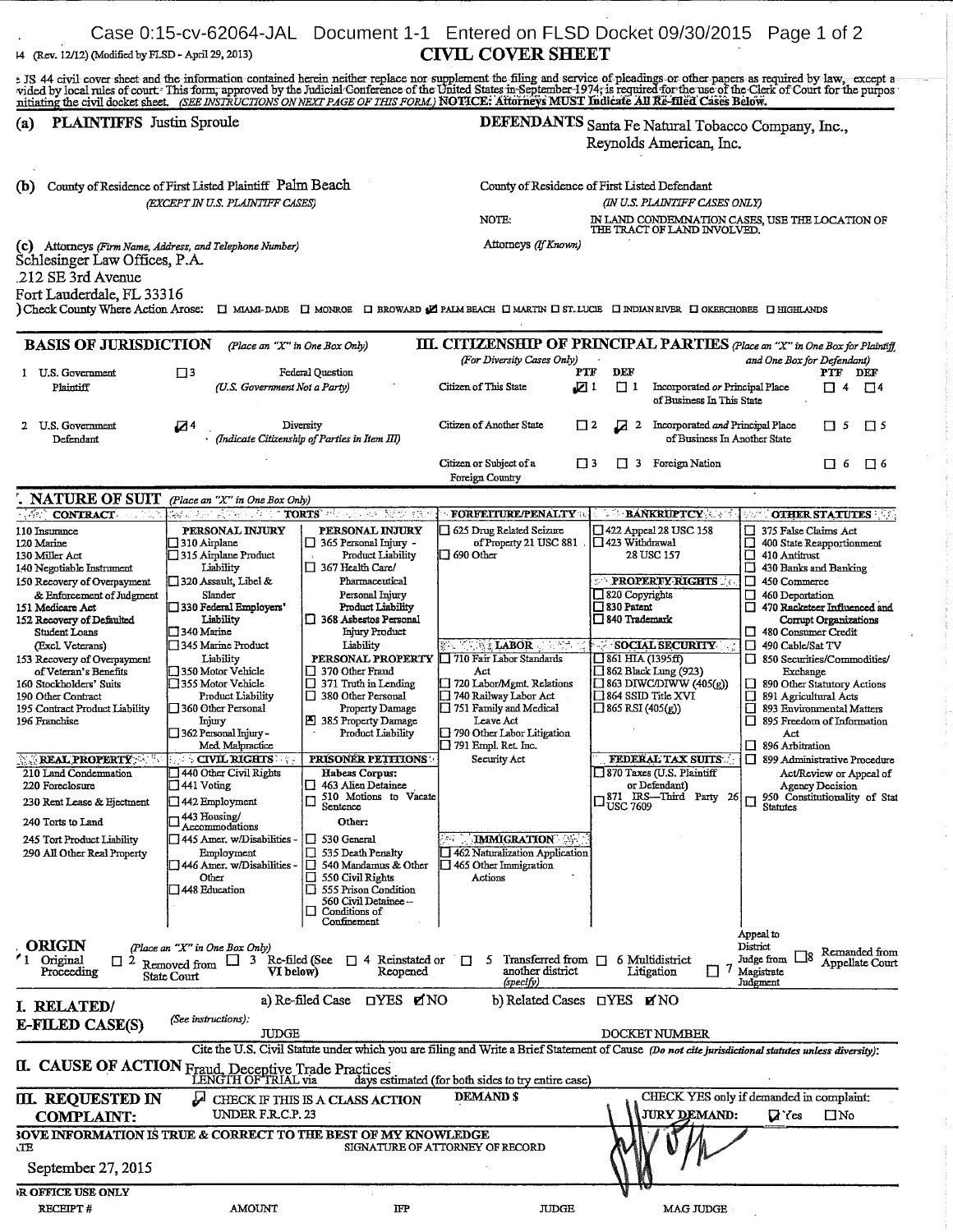JS 44 Reverse (Rev. 12/12)

#### INSTRUCTIONS FOR ATTORNEYS COMPLETING CIVIL COVER SHEET FORM JS 44

#### Authority For Civil Cover Sheet

The JS <sup>44</sup> civil cover sheet and the information contained herein neither replaces nor supplements the filings and service of pleading or other papers as required by law, except as provided by local rules of court. This form, approved by the Judicial Conference of the United States in September 1974, is required for the use of the Clerk of Court for the purpose of initiating the civil docket sheet. Consequently, a civil cover sheet is submitted to the Clerk of Court for each civil complaint filed. The attorney filing <sup>a</sup> case should complete the form as follows:

I. (a) Plaintiffs-Defendants. Enter names (last, first, middle initial) of plaintiff and defendant. If the plaintiff or defendant is a government agency, use only the full name or standard abbreviations. Ifthe plaintiff or defendant is an official within <sup>a</sup> government agency, identify first the agency and then the official, giving both name and title.

(b) County of Residence. For each civil case filed, except U.S. plaintiff cases, enter the name of the county where the first listed plaintiff resides at the time of filing. In U.S. plaintiff cases, enter the name of the county in which the first listed defendant resides at the time of filing. (NOTE: In lanc condemnation cases, the county of residence of the "defendant" is the location of the tract of land involved.)

(c) Attorneys. Enter the firm name, address, telephone number, and attorney of record. If there are several attorneys, list them on an attachment. noting in this section "(see attachment)".

II. Jurisdiction. The basis of jurisdiction is set forth under Rule 8(a), F.R.C.P., which requires that jurisdictions be shown in pleadings. Place an "X" ir one ofthe boxes. Ifthere is more than one basis ofjurisdiction, precedence is given in the order shown below.

United States plaintiff. (1) Jurisdiction based on <sup>28</sup> U.S.C. <sup>1345</sup> and 1348. Suits by agencies and officers ofthe United States are included here.

United States defendant. (2) When the plaintiff is suing the United States, its officers or agencies, place an "X" in this box.

Federal question. (3) This refers to suits under 28 U.S.C. 1331, where jurisdiction arises under the Constitution of the United States, an amendment to the Constitution, an act of Congress or a treaty of the United States. In cases where the U.S. is a party, the U.S. plaintiff or defendant code takes precedence, and box <sup>1</sup> or 2 should be marked.

Diversity of citizenship. (4) This refers to suits under 28 U.S.C. 1332, where parties are citizens of different states. When Box 4 is checked, the citizenship of the different parties must be checked. (See Section III below; federal question actions take precedence over diversity cases.)

III. Residence (citizenship) of Principal Parties. This section of the JS <sup>44</sup> is to be completed if diversity of citizenship was indicated above. Mark this section for each principal party.

IV. Nature of Suit. Place an "X" in the appropriate box. If the nature of suit cannot be determined, be sure the cause of action, in Section VI below, is sufficient to enable the deputy clerk or the statistical clerks in the Administrative Office to determine the nature of suit. If the cause fits more than one nature of suit, select the most defmitive.

 $V.$  Origin. Place an "X" in one of the seven boxes.

Original Proceedings. (1) Cases which originate in the United States district courts.

Removed from State Court. (2) Proceedings initiated in state courts may be removed to the district courts under Title 28 U.S.C., Section 1441. When the petition for removal is granted, check this box.

Refiled (3) Attach copy of Order for Dismissal of Previous case. Also complete VI.

Reinstated or Reopened. (4) Check this box for cases reinstated or reopened in the district court. Use the reopening date as the filing date.

Transferred from Another District. (5) For cases transferred under Title <sup>28</sup> U.S.C. Section 1404(a). Do not use this for within district transfers or multidistrio litigation transfers.

Multidistrict Litigation. (6) Check this box when <sup>a</sup> multidistrict case is transferred into the district under authority of Title <sup>28</sup> U.S.C. Section 1407. When this box is checked, do not check (5) above.

Appeal to District Judge from Magistrate Judgment. (7) Check this box for an appeal from a magistrate judge's decision.

Remanded from Appellate Court. (8) Check this box if remanded from Appellate Court.

VI. Related/Refiled Cases. This section of the JS 44 is used to reference related pending cases or re-filed cases. Insert the docket numbers and the corresponding judges name for such cases.

VII. Cause of Action. Report the civil statute directly related to the cause of action and give a brief description of the cause. Do not cite jurisdictional statutes unless diversity. Example: U.S. Civil Statute: 47 USC 55 Example: U.S. Civil Statute: 47 USC 553 BriefDescription: Unauthorized reception of cable service

VIII. Requested in Complaint. Class Action. Place an "X" in this box ifyou are filing <sup>a</sup> class action under Rule 23, F.R.Cv.P.

Demand. In this space enter the dollar amount (in thousands of dollars) being demanded or indicate other demand such as a preliminary injunction.

Jury Demand. Check the appropriate box to indicate whether or not <sup>a</sup> jury is being demanded.

Date and Attorney Signature. Date and sign the civil cover sheet.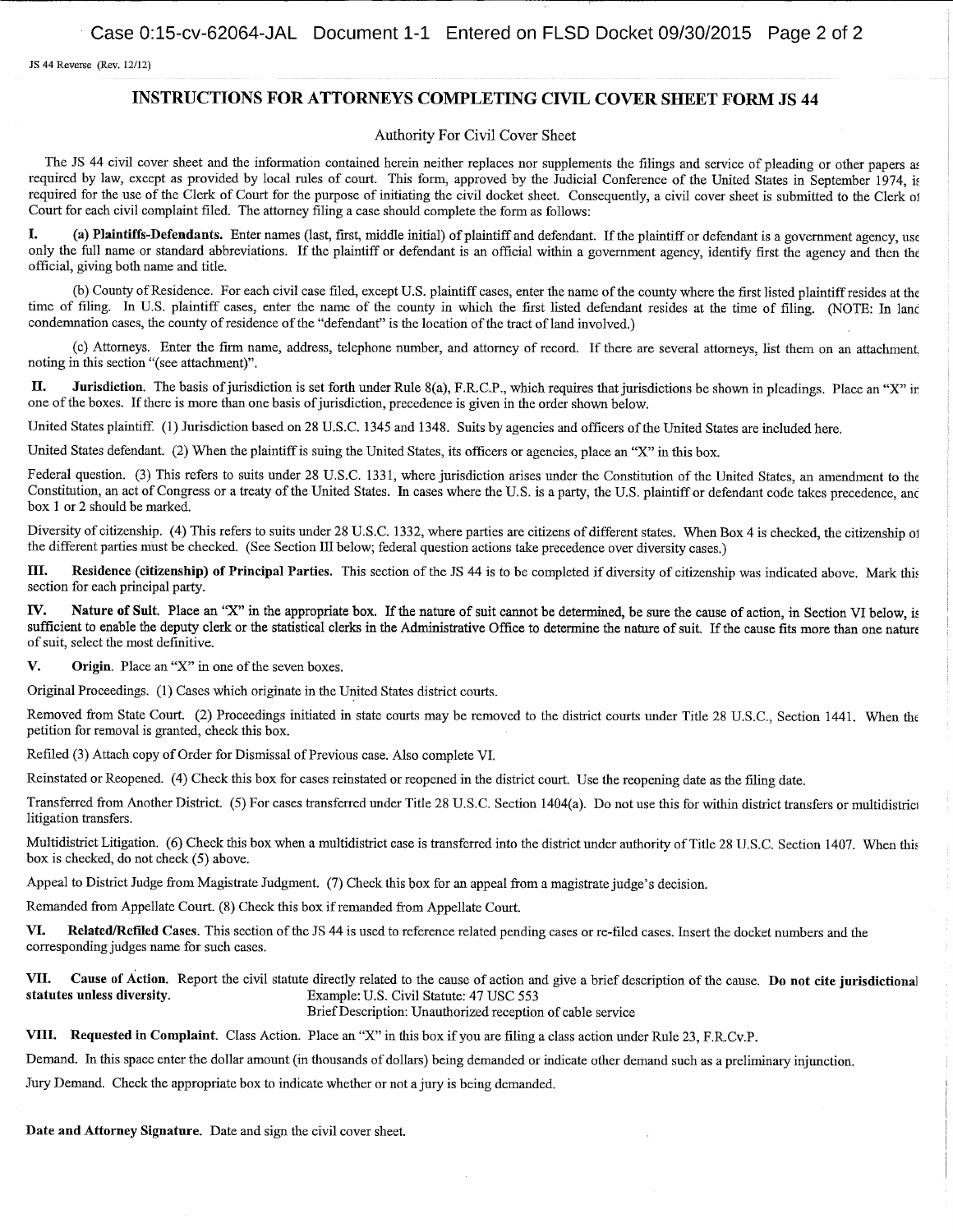Case 0:15-cv-62064-JAL Document 1-2 Entered on FLSD Docket 09/30/2015 Page 1 of 2

AO 440 (Rev. 06/12) Summons in a Civil Action

# UNITED STATES DISTRICT COURT

for the

Southern District of Florida

| JUSTIN SPROULE, individually and on<br>behalf of all others similarly situated, |  |
|---------------------------------------------------------------------------------|--|
| Plaintiff(s)                                                                    |  |
| V.                                                                              |  |
| SANTA FE NATURAL TOBACCO                                                        |  |
| COMPANY, INC., and REYNOLDS AMERICAN                                            |  |
| INC.,                                                                           |  |
|                                                                                 |  |
| Defendant(s)                                                                    |  |

Civil Action No.

**SUMMONS IN A CIVIL ACTION**

To: *(Defendant's name and address)*

REYNOLDS AMERICAN INC. 401 NORTH MAIN STREET WINSTON-SALEM, NC 27102-2990

A lawsuit has been filed against you.

Within 21 days after service of this summons on you (not counting the day you received it) — or 60 days if you are the United States or a United States agency, or an officer or employee of the United States described in Fed. R. Civ. P. 12 (a)(2) or  $(3)$  — you must serve on the plaintiff an answer to the attached complaint or a motion under Rule 12 of the Federal Rules of Civil Procedure. The answer or motion must be served on the plaintiff or plaintiff's attorney, whose name and address are:

Scott P. Schlesinger (Florida Bar No. 444952), Jeffrey L. Haberman (Florida Bar No. 98522) SCHLESINGER LAW OFFICES, PA., 1212 SE 3RD Ave., Fort Lauderdale, FL 33316-1906, Tel: (954) 320-9507, Fax: (954) 320-9509 scott@schlesingerlaw.com, jhaberman@schlesingerlaw.com;

If you fail to respond, judgment by default will be entered against you for the relief demanded in the complaint. You also must file your answer or motion with the court.

*CLERK OF COURT*

Date:

*Signature of Clerk or Deputy Clerk*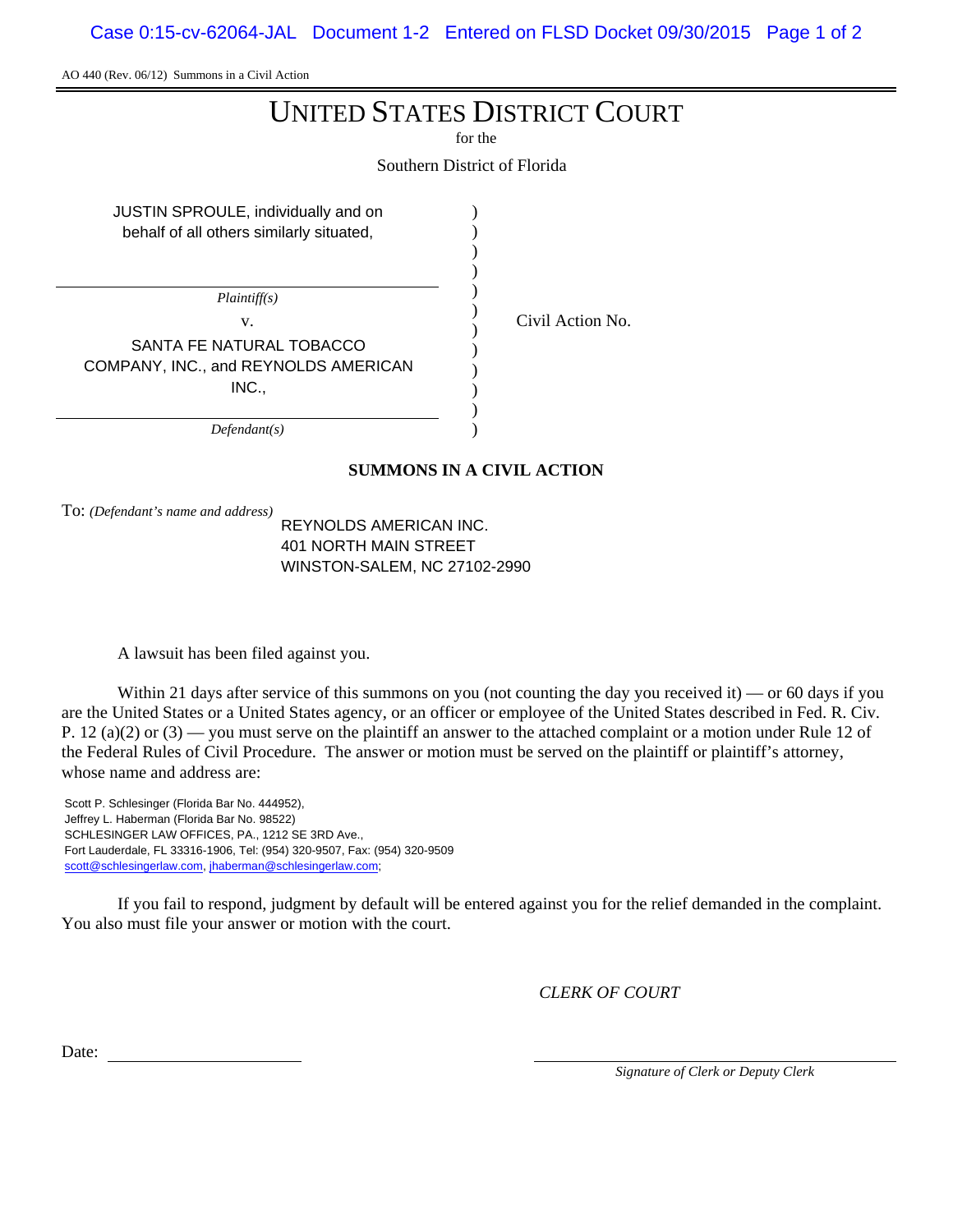AO 440 (Rev. 06/12) Summons in a Civil Action (Page 2)

Civil Action No.

# **PROOF OF SERVICE**

# *(This section should not be filed with the court unless required by Fed. R. Civ. P. 4 (l))*

|       |                                                                                                                                     | This summons for (name of individual and title, if any)                                                   |  |                                                              |      |        |  |
|-------|-------------------------------------------------------------------------------------------------------------------------------------|-----------------------------------------------------------------------------------------------------------|--|--------------------------------------------------------------|------|--------|--|
|       | was received by me on (date)                                                                                                        | <u>a sa salawan na matangan sa sa</u>                                                                     |  |                                                              |      |        |  |
|       |                                                                                                                                     | $\Box$ I personally served the summons on the individual at (place)                                       |  |                                                              |      |        |  |
|       | on $(date)$<br><u> 1989 - Johann Barn, mars eta bainar eta bainar eta baina eta baina eta baina eta baina eta baina eta baina e</u> |                                                                                                           |  |                                                              | ; or |        |  |
|       | $\Box$ I left the summons at the individual's residence or usual place of abode with (name)                                         |                                                                                                           |  |                                                              |      |        |  |
|       |                                                                                                                                     |                                                                                                           |  | , a person of suitable age and discretion who resides there, |      |        |  |
|       | and mailed a copy to the individual's last known address; or<br>on $(data)$                                                         |                                                                                                           |  |                                                              |      |        |  |
|       |                                                                                                                                     | $\Box$ I served the summons on (name of individual)                                                       |  |                                                              |      | who is |  |
|       |                                                                                                                                     | designated by law to accept service of process on behalf of <i>(name of organization)</i>                 |  |                                                              |      |        |  |
|       |                                                                                                                                     | on $(data)$ ; or                                                                                          |  |                                                              |      |        |  |
|       |                                                                                                                                     | $\Box$ I returned the summons unexecuted because<br><u> 1989 - Johann Stoff, fransk politik (f. 1989)</u> |  |                                                              |      | ; or   |  |
|       | $\Box$ Other (specify):                                                                                                             |                                                                                                           |  |                                                              |      |        |  |
|       | My fees are \$                                                                                                                      | for travel and \$                                                                                         |  | for services, for a total of \$                              | 0.00 |        |  |
|       | I declare under penalty of perjury that this information is true.                                                                   |                                                                                                           |  |                                                              |      |        |  |
| Date: |                                                                                                                                     |                                                                                                           |  |                                                              |      |        |  |
|       |                                                                                                                                     |                                                                                                           |  | Server's signature                                           |      |        |  |
|       |                                                                                                                                     |                                                                                                           |  | Printed name and title                                       |      |        |  |
|       |                                                                                                                                     |                                                                                                           |  |                                                              |      |        |  |

*Server's address*

Additional information regarding attempted service, etc: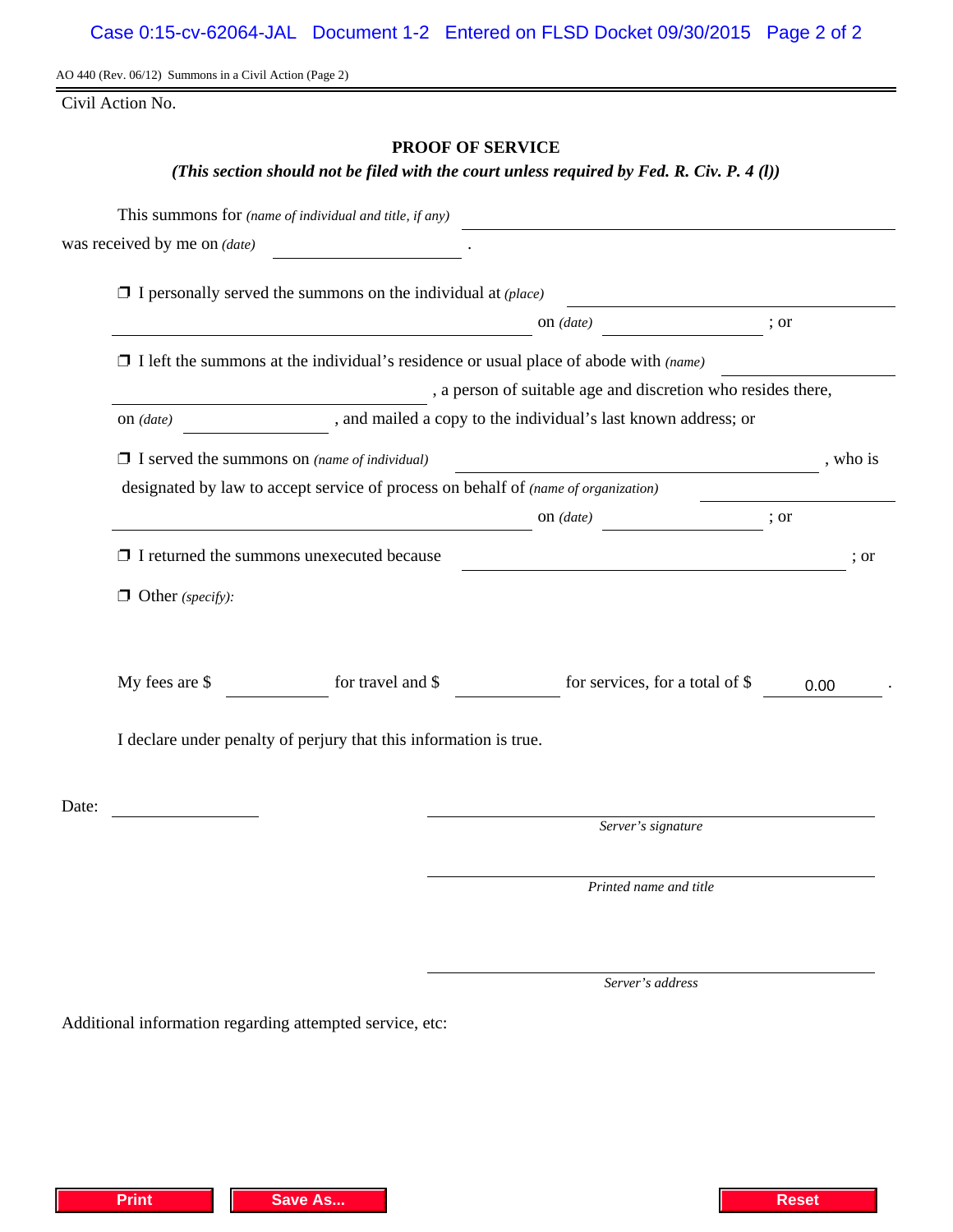Case 0:15-cv-62064-JAL Document 1-3 Entered on FLSD Docket 09/30/2015 Page 1 of 2

AO 440 (Rev. 06/12) Summons in a Civil Action

# UNITED STATES DISTRICT COURT

for the

Southern District of Florida

| JUSTIN SPROULE, individually and on      |  |
|------------------------------------------|--|
| behalf of all others similarly situated, |  |
|                                          |  |
|                                          |  |
| <i>Plaintiff(s)</i>                      |  |
| V.                                       |  |
| SANTA FE NATURAL TOBACCO                 |  |
| COMPANY, INC., and REYNOLDS AMERICAN     |  |
| INC.,                                    |  |
|                                          |  |
| Defendant(s)                             |  |

Civil Action No.

**SUMMONS IN A CIVIL ACTION**

To: *(Defendant's name and address)*

THE PRENTICE-HALL CORPORATION SYSTEM, INC. 1201 HAYS STREET SUITE 105 TALLAHASSEE, FL 32301

A lawsuit has been filed against you.

Within 21 days after service of this summons on you (not counting the day you received it) — or 60 days if you are the United States or a United States agency, or an officer or employee of the United States described in Fed. R. Civ. P. 12 (a)(2) or  $(3)$  — you must serve on the plaintiff an answer to the attached complaint or a motion under Rule 12 of the Federal Rules of Civil Procedure. The answer or motion must be served on the plaintiff or plaintiff's attorney, whose name and address are:

Scott P. Schlesinger (Florida Bar No. 444952), Jeffrey L. Haberman (Florida Bar No. 98522) SCHLESINGER LAW OFFICES, PA., 1212 SE 3RD Ave., Fort Lauderdale, FL 33316-1906, Tel: (954) 320-9507, Fax: (954) 320-9509 scott@schlesingerlaw.com, jhaberman@schlesingerlaw.com;

If you fail to respond, judgment by default will be entered against you for the relief demanded in the complaint. You also must file your answer or motion with the court.

*CLERK OF COURT*

Date:

*Signature of Clerk or Deputy Clerk*